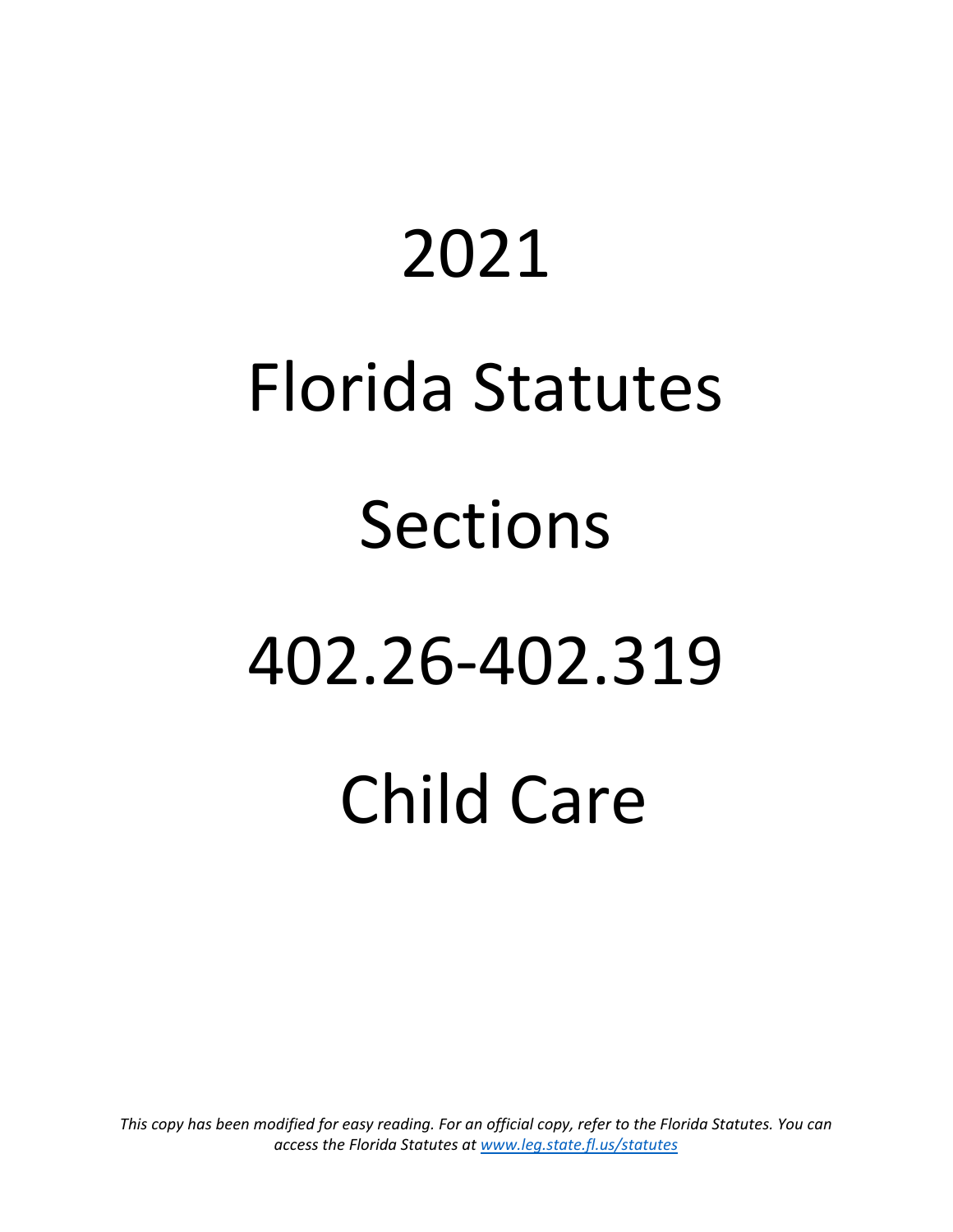#### **402.26 Child care; legislative intent.**—

(1) The Legislature recognizes the critical importance to the citizens of the state of both safety and quality in child care. Child care in Florida is in the midst of continuing change and development, driven by extraordinary changes in demographics. Many parents with children under age 6 are employed outside the home. For the majority of Florida's children, child care will be a common experience. For many families, child care is an indispensable part of the effort to meet basic economic obligations or to make economic gains. State policy continues to recognize the changing composition of the labor force and the need to respond to the concerns of Florida's citizens as they enter the child care market. In particular, the Legislature recognizes the need to have more working parents employed in family-friendly workplaces. In addition, the Legislature recognizes the abilities of public and private employers to assist the family's efforts to balance family care needs with employment opportunities.

(2) The Legislature also recognizes the effects of both safety and quality in child care in reducing the need for special education, public assistance, and dependency programs and in reducing the incidence of delinquency and educational failure. In a budgetary context that spends billions of dollars to address the aftermath of bad outcomes, safe, quality child care is one area in which the often maligned concept of cost-effective social intervention can be applied. It is the intent of the Legislature, therefore, that state policy should be firmly embedded in the recognition that child care is a voluntary choice of the child's parents. For parents who choose child care, it is the intent of the Legislature to protect the health and welfare of children in care.

(3) To protect the health and welfare of children, it is the intent of the Legislature to develop a regulatory framework that promotes the growth and stability of the child care industry and facilitates the safe physical, intellectual, motor, and social development of the child.

(4) It is also the intent of the Legislature to promote the development of child care options in the private sector and disseminate information that will assist the public in determining appropriate child care options.

(5) It is the further intent of the Legislature to provide and make accessible child care opportunities for children at risk, economically disadvantaged children, and other children traditionally disenfranchised from society. In achieving this intent, the Legislature shall develop a school readiness program, a range of child care options, support services, and linkages with other programs to fully meet the child care needs of this population.

**History.**—s. 32, ch. 90-306; s. 70, ch. 96-175; s. 4, ch. 99-304; s. 6, ch. 2010-210; s. 9, ch. 2021-10.

# **The Gold Seal Quality Care Program can now be found in the Early Learning Education Code under ss. 1002.945**

**402.301 Child care facilities; legislative intent and declaration of purpose and policy.**—It is the legislative intent to protect the health, safety, and well-being of the children of the state and to promote their emotional and intellectual development and care. Toward that end:

(1) It is the purpose of ss. 402.301-402.319 to establish statewide minimum standards for the care and protection of children in child care facilities, to ensure maintenance of these standards, and to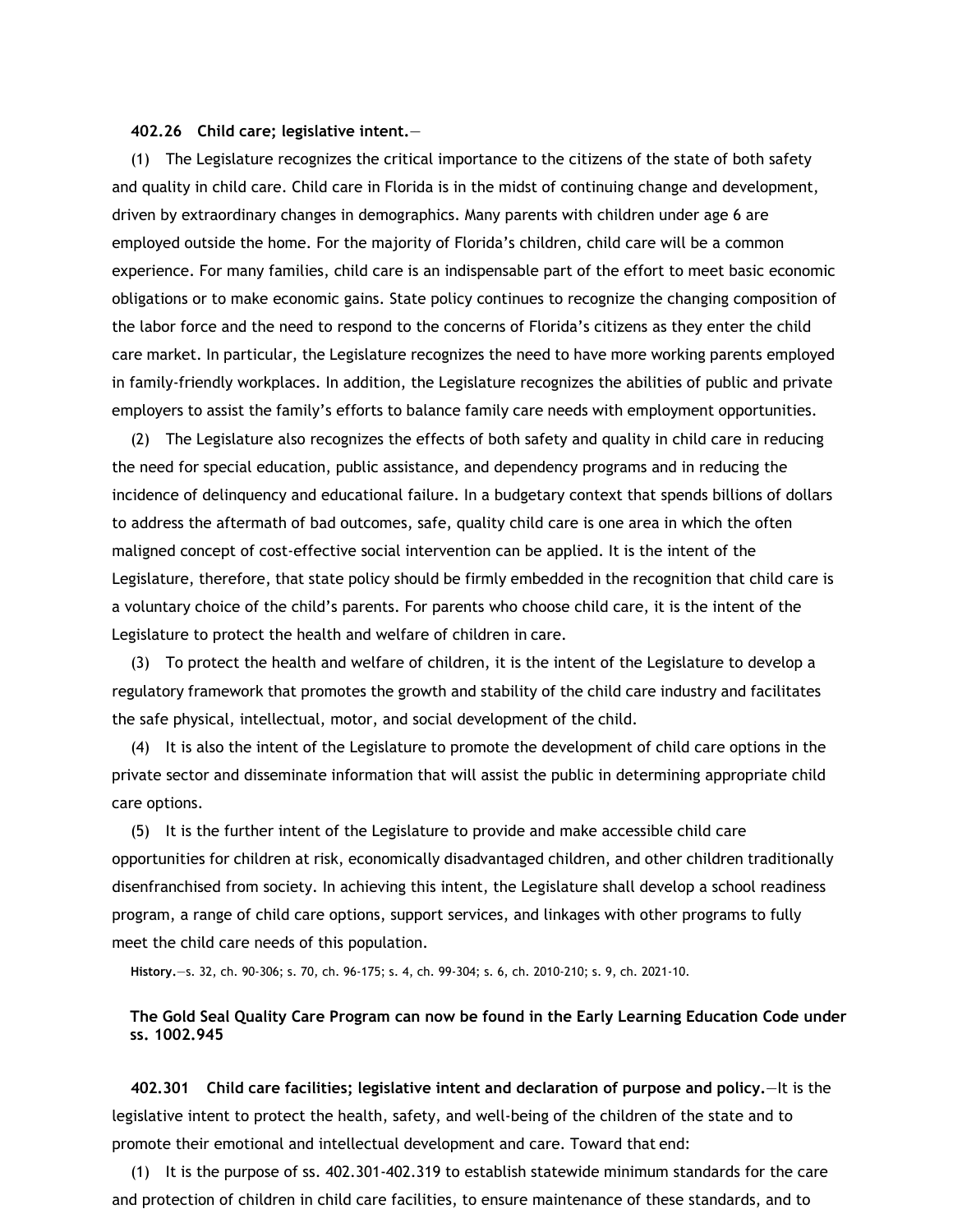approve county administration and enforcement to regulate conditions in such facilities through a program of licensing.

(2) It is the intent of the Legislature that all owners, operators, and child care personnel shall be of good moral character.

(3) It shall be the policy of the state to ensure protection of children and to encourage child care providers and parents to share responsibility for and to assist in the improvement of child care programs.

(4) It shall be the policy of the state to promote public and private employer initiatives to establish day care services for their employees.

(5) It is the further legislative intent that the freedom of religion of all citizens shall be inviolate. Nothing in ss. 402.301-402.319 shall give any governmental agency jurisdiction or authority to regulate, supervise, or in any way be involved in any Sunday School, Sabbath School, or religious services or any nursery service or other program conducted during religious or church services primarily for the convenience of those attending such services.

(6) It is further the intent that membership organizations affiliated with national organizations which do not provide child care, whose primary purpose is providing activities that contribute to the development of good character or good sportsmanship or to the education or cultural development of minors in this state, which charge only a nominal annual membership fee, which are not for profit, and which are certified by their national associations as being in compliance with the association's minimum standards and procedures shall not be considered child care facilities. However, all personnel as defined in s. 402.302 of such membership organizations shall meet background screening requirements through the department pursuant to ss. 402.305 and 402.3055.

(7) It shall be the policy of the state to encourage child care providers to serve children with disabilities. When requested, the department shall provide technical assistance to parents and child care providers in order to facilitate serving children with disabilities.

**History.**—s. 1, ch. 74-113; s. 3, ch. 76-168; s. 1, ch. 77-457; ss. 2, 3, ch. 81-318; ss. 6, 7, ch. 83-248; s. 1, ch. 84-551; s. 21, ch. 87-238; s. 1, ch. 91-300; ss. 1, 2, ch. 93-115; s. 74, ch. 96-175; s. 5, ch. 2015-79.

**402.302 Definitions.**—As used in this chapter, the term:

(1) "Child care" means the care, protection, and supervision of a child, for a period of less than 24 hours a day on a regular basis, which supplements parental care, enrichment, and health supervision for the child, in accordance with his or her individual needs, and for which a payment, fee, or grant is made for care.

(2) "Child care facility" includes any child care center or child care arrangement which provides child care for more than five children unrelated to the operator and which receives a payment, fee, or grant for any of the children receiving care, wherever operated, and whether or not operated for profit. The following are not included:

(a) Public schools and nonpublic schools and their integral programs, except as provided in s. 402.3025;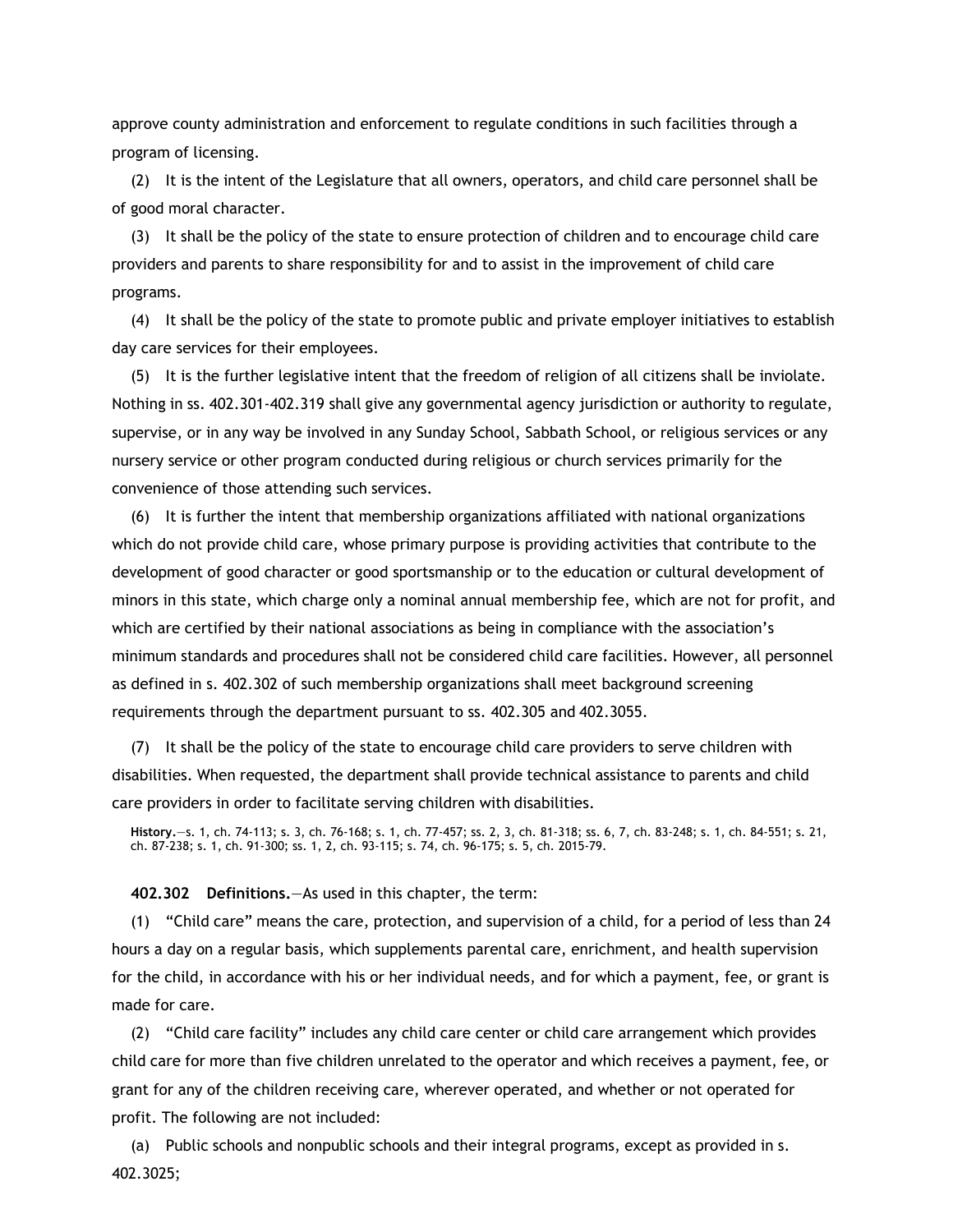- (b) Summer camps having children in full-time residence;
- (c) Summer day camps;
- (d) Bible schools normally conducted during vacation periods; and

(e) Operators of transient establishments, as defined in chapter 509, which provide child care services solely for the guests of their establishment or resort, provided that all child care personnel of the establishment are screened according to the level 2 screening requirements of chapter 435.

(3) "Child care personnel" means all owners, operators, employees, and volunteers working in a child care facility. The term does not include persons who work in a child care facility after hours when children are not present or parents of children in a child care facility. For purposes of screening, the term includes any member, over the age of 12 years, of a child care facility operator's family, or person, over the age of 12 years, residing with a child care facility operator if the child care facility is located in or adjacent to the home of the operator or if the family member of, or person residing with, the child care facility operator has any direct contact with the children in the facility during its hours of operation. Members of the operator's family or persons residing with the operator who are between the ages of 12 years and 18 years are not required to be fingerprinted but must be screened for delinquency records. For purposes of screening, the term also includes persons who work in child care programs that provide care for children 15 hours or more each week in public or nonpublic schools, family day care homes, membership organizations under s. 402.301, or programs otherwise exempted under s. 402.316. The term does not include public or nonpublic school personnel who are providing care during regular school hours, or after hours for activities related to a school's program for grades kindergarten through 12. A volunteer who assists on an intermittent basis for less than 10 hours per month is not included in the term "personnel" for the purposes of screening and training if a person who meets the screening requirement of s. 402.305(2) is always present and has the volunteer in his or her line of sight. Students who observe and participate in a child care facility as a part of their required coursework are not considered child care personnel, provided such observation and participation are on an intermittent basis and a person who meets the screening requirement of s. 402.305(2) is always present and has the student in his or her line of sight.

(4) "Child welfare provider" means a licensed child-caring or child-placing agency.

(5) "Department" means the Department of Children and Families.

(6) "Drop-in child care" means child care provided occasionally in a child care facility in a shopping mall or business establishment where a child is in care for no more than a 4-hour period and the parent remains on the premises of the shopping mall or business establishment at all times. Drop-in child care arrangements shall meet all requirements for a child care facility unless specifically exempted.

(7) "Evening child care" means child care provided during the evening hours and may encompass the hours of 6:00 p.m. to 7:00 a.m. to accommodate parents who work evenings and late-night shifts.

(8) "Family day care home" means an occupied residence in which child care is regularly provided for children from at least two unrelated families and which receives a payment, fee, or grant for any of the children receiving care, whether or not operated for profit. Household children under 13 years of age, when on the premises of the family day care home or on a field trip with children enrolled in child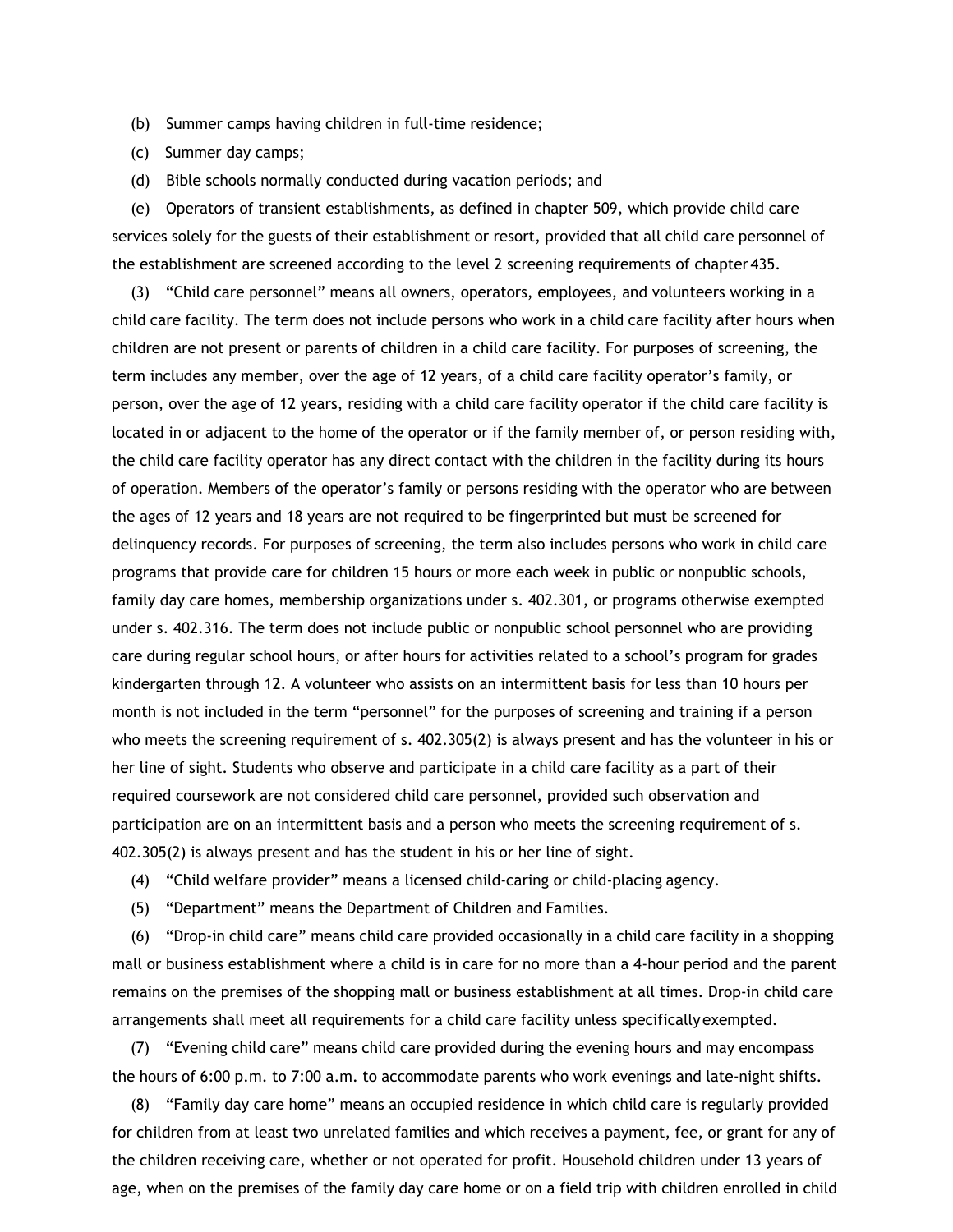care, shall be included in the overall capacity of the licensed home. A family day care home shall be allowed to provide care for one of the following groups of children, which shall include household children under 13 years of age:

(a) A maximum of four children from birth to 12 months of age.

(b) A maximum of three children from birth to 12 months of age, and other children, for a maximum total of six children.

(c) A maximum of six preschool children if all are older than 12 months of age.

(d) A maximum of 10 children if no more than 5 are preschool age and, of those 5, no more than 2 are under 12 months of age.

(9) "Household children" means children who are related by blood, marriage, or legal adoption to, or who are the legal wards of, the family day care home operator, the large family child care home operator, or an adult household member who permanently or temporarily resides in thehome. Supervision of the operator's household children shall be left to the discretion of the operator unless those children receive subsidized child care through the school readiness program pursuant to s. 1002.92 to be in the home.

(10) "Indoor recreational facility" means an indoor commercial facility which is established for the primary purpose of entertaining children in a planned fitness environment through equipment, games, and activities in conjunction with food service and which provides child care for a particular child no more than 4 hours on any one day. An indoor recreational facility must be licensed as a child care facility under s. 402.305, but is exempt from the minimum outdoor-square-footage-per-child requirement specified in that section, if the indoor recreational facility has, at a minimum, 3,000 square feet of usable indoor floor space.

(11) "Large family child care home" means an occupied residence in which child care is regularly provided for children from at least two unrelated families, which receives a payment, fee, or grant for any of the children receiving care, whether or not operated for profit, and which has at least two fulltime child care personnel on the premises during the hours of operation. One of the two full-time child care personnel must be the owner or occupant of the residence. A large family child care home must first have operated as a licensed family day care home for 2 years, with an operator who has had a child development associate credential or its equivalent for 1 year, before seeking licensure as a large family child care home. Household children under 13 years of age, when on the premises of the large family child care home or on a field trip with children enrolled in child care, shall be included in the overall capacity of the licensed home. A large family child care home shall be allowed to provide care for one of the following groups of children, which shall include household children under 13 years of age:

(a) A maximum of 8 children from birth to 24 months of age.

(b) A maximum of 12 children, with no more than 4 children under 24 months of age.

(12) "Local licensing agency" means any agency or individual designated by the county tolicense child care facilities.

(13) "Operator" means any onsite person ultimately responsible for the overall operation of a child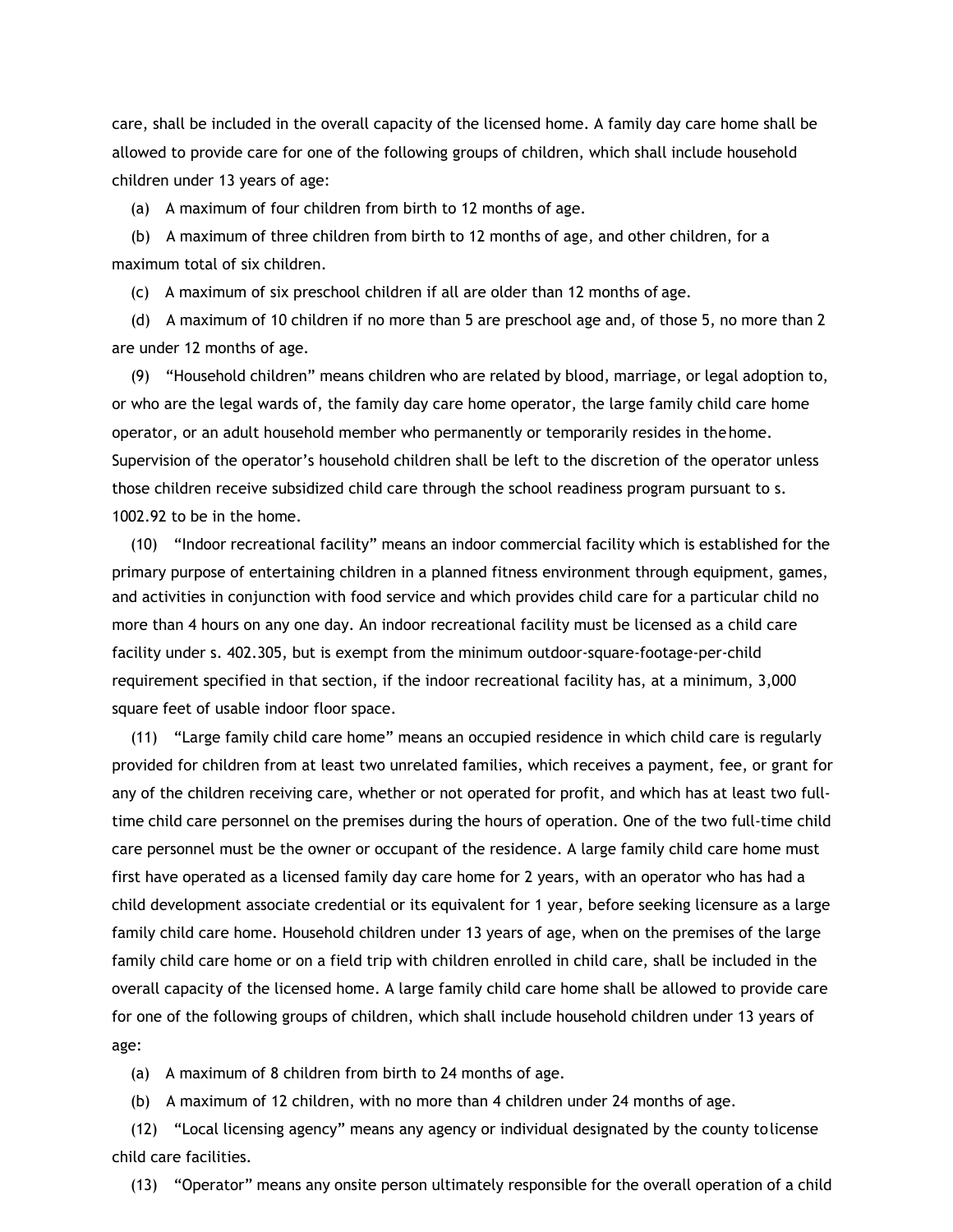care facility, whether or not he or she is the owner or administrator of such facility.

(14) "Owner" means the person who is licensed to operate the child care facility.

(15) "Screening" means the act of assessing the background of child care personnel, inaccordance with state and federal law, and volunteers and includes, but is not limited to:

(a) Employment history checks, including documented attempts to contact each employer that employed the applicant within the preceding 5 years and documentation of the findings.

(b) A search of the criminal history records, sexual predator and sexual offender registry, and child abuse and neglect registry of any state in which the applicant resided during the preceding 5 years. An applicant must submit a full set of fingerprints to the department or to a vendor, entity, or agency authorized by s. 943.053(13). The department, vendor, entity, or agency shall forward the fingerprints to the Department of Law Enforcement for state processing, and the Department of Law Enforcement shall forward the fingerprints to the Federal Bureau of Investigation for national processing. Fingerprint submission must comply with s. 435.12.

(16) "Secretary" means the Secretary of Children and Families.

(17) "Substantial compliance" means that level of adherence which is sufficient to safeguard the health, safety, and well-being of all children under care. Substantial compliance is greater than minimal adherence but not to the level of absolute adherence. Where a violation or variation is identified as the type which impacts, or can be reasonably expected within 90 days to impact, the health, safety, or well-being of a child, there is no substantial compliance.

(18) "Weekend child care" means child care provided between the hours of 6 p.m. on Friday and6 a.m. on Monday.

**History.**—s. 2, ch. 74-113; s. 3, ch. 76-168; s. 1, ch. 77-457; ss. 2, 3, ch. 81-318; ss. 6, 7, ch. 83-248; s. 2, ch. 84-551; s. 23, ch. 85-54; s. 22, ch. 87-238; s. 2, ch. 88-391; s. 1, ch. 90-35; s. 34, ch. 90-306; s. 7, ch. 91-300; ss. 1, 2, ch. 93-115; s. 1, ch. 94-257; s. 1059, ch. 95-148; s. 57, ch. 95-228; s. 75, ch. 96-175; s. 1, ch. 97-63; s. 1, ch. 98-165; s. 8, ch. 99-304; s. 16, ch. 2000-253; s. 989, ch. 2002-387; s. 57, ch. 2004-267; s. 2, ch. 2006-91; s. 22, ch. 2010-114; s. 1, ch. 2010-158; s. 2, ch. 2011-75; s. 23, ch. 2013-252; s. 143, ch. 2014-19; s. 6, ch. 2015-79; s. 10, ch. 2016-238.

**402.3025 Public and nonpublic schools.**—For the purposes of ss. 402.301-402.319, thefollowing shall apply:

(1) PUBLIC SCHOOLS.—

(a) The following programs for children shall not be deemed to be child care and shall not be subject to the provisions of ss. 402.301-402.319:

1. Programs for children in 5-year-old kindergarten and grades one or above.

2. Programs for children who are at least 3 years of age, but who are under 5 years of age,

provided the programs are operated and staffed directly by the schools and provided the programs meet age-appropriate standards as adopted by the State Board of Education.

3. Programs for children under 3 years of age who are eligible for participation in the programs under the existing or successor provisions of Pub. L. No. 94-142 or Pub. L. No. 99-457, provided the programs are operated and staffed directly by the schools and provided the programs meet ageappropriate standards as adopted by the State Board of Education.

(b) The following programs for children shall be deemed to be child care and shall be subject to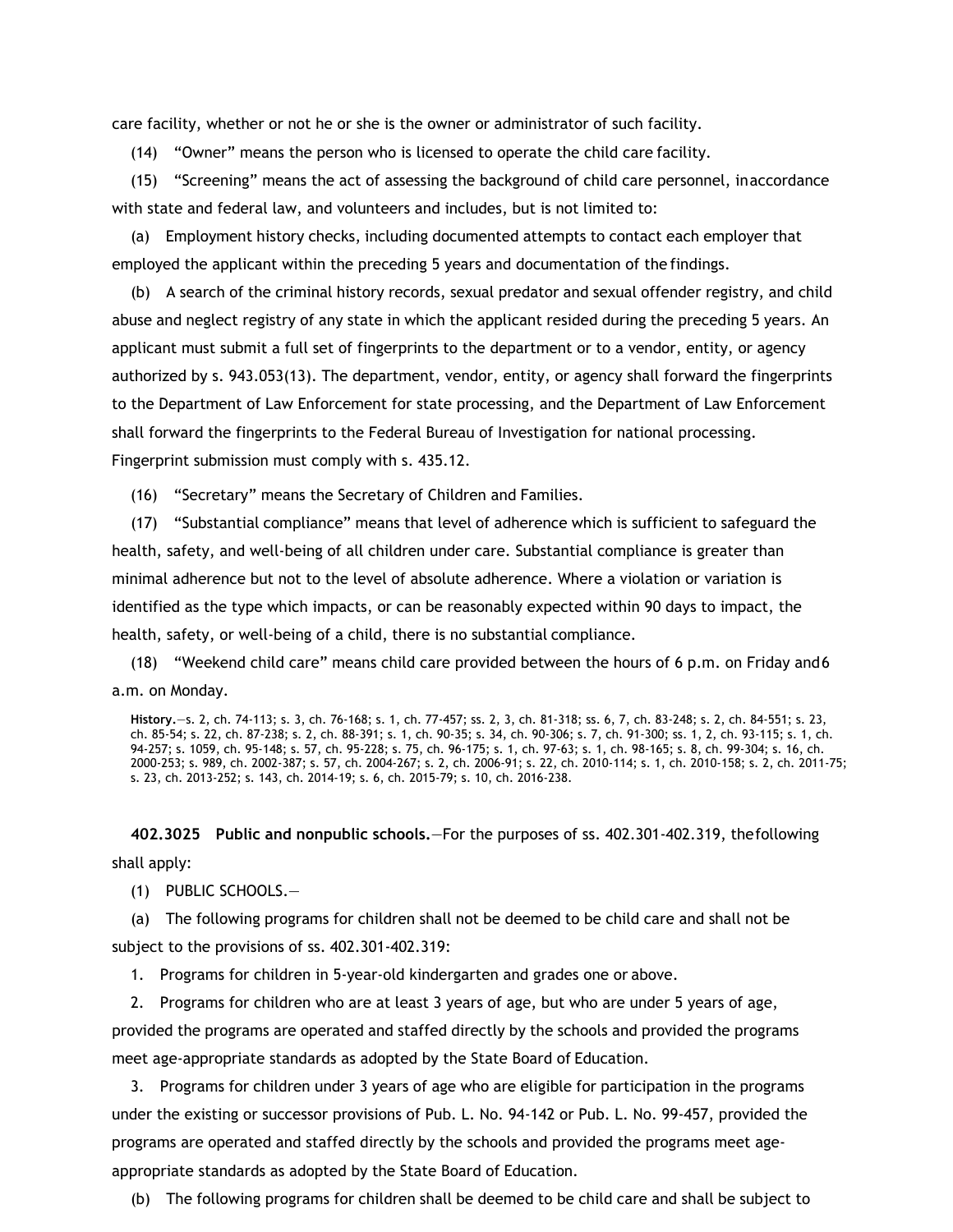the provisions of ss. 402.301-402.319:

1. Programs for children who are under 5 years of age when the programs are not operated and staffed directly by the schools.

2. Programs for children under 3 years of age who are not eligible for participation in the programs under existing or successor provisions of Pub. L. No. 94-142 or Pub. L. No. 99-457.

(c) The monitoring and enforcement of compliance with age-appropriate standards established by rule of the State Board of Education shall be the responsibility of the Department ofEducation.

(2) NONPUBLIC SCHOOLS.—

(a) Programs for children under 3 years of age shall be deemed to be child care and subject to the provisions of ss. 402.301-402.319.

(b) Programs for children in 5-year-old kindergarten and grades one or above shall not be deemed to be child care and shall not be subject to the provisions of ss. 402.301-402.319.

(c) Programs for children who are at least 3 years of age, but under 5 years of age, shall not be deemed to be child care and shall not be subject to the provisions of ss. 402.301-402.319 relating to child care facilities, provided the programs in the schools are operated and staffed directly by the schools, provided a majority of the children enrolled in the schools are 5 years of age or older, and provided there is compliance with the screening requirements for personnel pursuant to s. 402.305. A nonpublic school may designate certain programs as child care, in which case these programs shall be subject to the provisions of ss. 402.301-402.319.

(d)1. Programs for children who are at least 3 years of age, but under 5 years of age, which are not licensed under ss. 402.301-402.319 shall substantially comply with the minimum child care standards promulgated pursuant to ss. 402.305-402.3055.

2. The department or local licensing agency shall enforce compliance with such standards, where possible, to eliminate or minimize duplicative inspections or visits by staff enforcing the minimum child care standards and staff enforcing other standards under the jurisdiction of the department.

3. The department or local licensing agency may commence and maintain all proper and necessary actions and proceedings for any or all of the following purposes:

a. To protect the health, sanitation, safety, and well-being of all children under care.

b. To enforce its rules and regulations.

c. To use corrective action plans, whenever possible, to attain compliance prior to the use of more restrictive enforcement measures.

d. To make application for injunction to the proper circuit court, and the judge of that court shall have jurisdiction upon hearing and for cause shown to grant a temporary or permanent injunction, or both, restraining any person from violating or continuing to violate any of the provisions of ss. 402.301- 402.319. Any violation of this section or of the standards applied under ss. 402.305-402.3055 which threatens harm to any child in the school's programs for children who are at least 3 years of age, but are under 5 years of age, or repeated violations of this section or the standards under ss. 402.305- 402.3055, shall be grounds to seek an injunction to close a program in a school.

e. To impose an administrative fine, not to exceed \$100, for each violation of the minimum child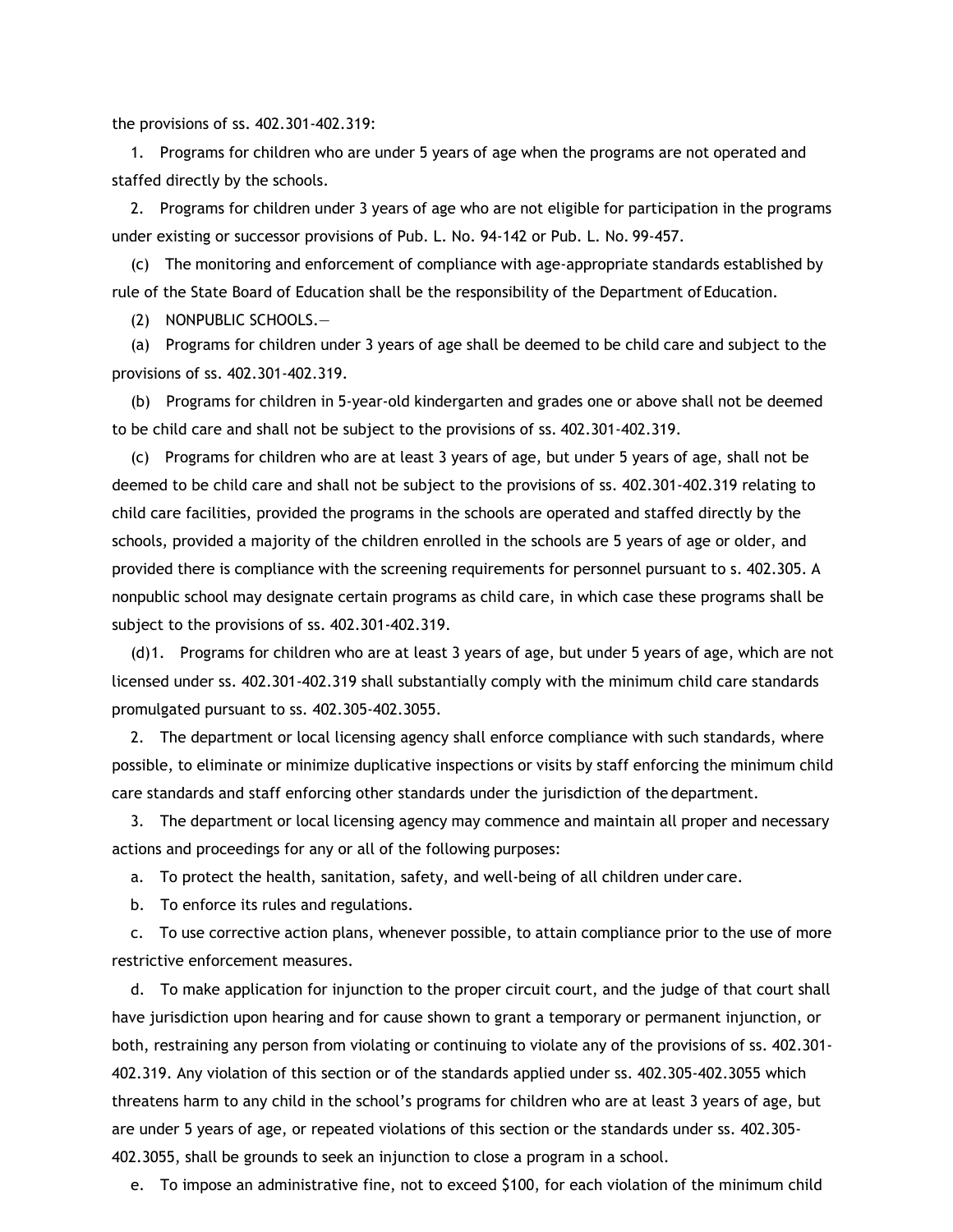care standards promulgated pursuant to ss. 402.305-402.3055.

4. It is a misdemeanor of the first degree, punishable as provided in s. 775.082 or s. 775.083, for any person willfully, knowingly, or intentionally to:

a. Fail, by false statement, misrepresentation, impersonation, or other fraudulent means, to disclose in any required written documentation for exclusion from licensure pursuant to this section a material fact used in making a determination as to such exclusion; or

b. Use information from the criminal records obtained under s. 402.305 or s. 402.3055 for any purpose other than screening that person for employment as specified in those sections or release such information to any other person for any purpose other than screening for employment as specified in those sections.

5. It is a felony of the third degree, punishable as provided in s. 775.082, s. 775.083, or s. 775.084, for any person willfully, knowingly, or intentionally to use information from the juvenile records of any person obtained under s. 402.305 or s. 402.3055 for any purpose other than screening for employment as specified in those sections or to release information from such records to any other person for any purpose other than screening for employment as specified in those sections.

(e) The department and the nonpublic school accrediting agencies are encouraged to develop agreements to facilitate the enforcement of the minimum child care standards as they relate to the schools which the agencies accredit.

(3) INSPECTION FEE.—The department shall establish a fee for inspection activities performed pursuant to this section, in an amount sufficient to cover costs. However, the amount of such fee for the inspection of a school shall not exceed the fee imposed for child care licensure pursuant to s. 402.315.

**History.**—s. 3, ch. 88-391; s. 1, ch. 89-296; s. 35, ch. 90-347; ss. 1, 2, ch. 93-115; s. 94, ch. 2000-349; s. 50, ch. 2013-18; s. 21, ch. 2016-238; s. 25, ch. 2017-3.

#### **402.3026 Full-service schools.**—

(1) The State Board of Education and the Department of Health shall jointly establish full-service schools to serve students from schools that have a student population that has a high risk of needing medical and social services, based on the results of the demographic evaluations. The full-service schools must integrate the services of the Department of Health that are critical to the continuity-ofcare process. The Department of Health shall provide services to these high-risk students through facilities established within the grounds of the school. The Department of Health professionals shall carry out their specialized services as an extension of the educational environment. Such services may include, without limitation, nutritional services, basic medical services, aid to dependent children, parenting skills, counseling for abused children, counseling for children at high risk for delinquent behavior and their parents, and adult education.

(2) The Department of Health shall designate an executive staff director to coordinate the fullservice schools program and to act as liaison with the Department of Education to coordinate the provision of health and rehabilitative services in educational facilities.

**History.**—s. 20, ch. 90-273; s. 122, ch. 94-209; s. 34, ch. 99-5; s. 146, ch. 99-8.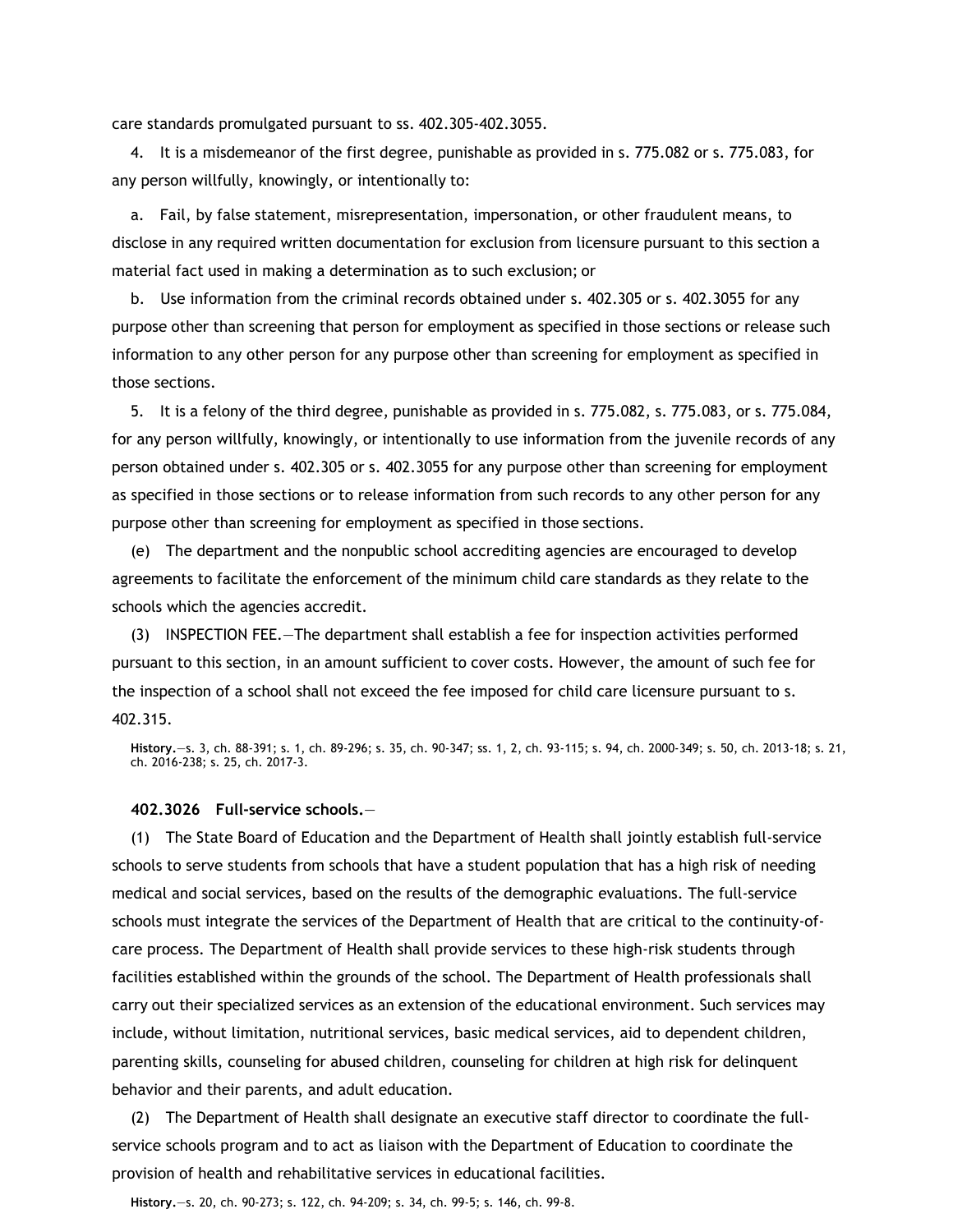# **402.305 Licensing standards; child care facilities.**—

(1) LICENSING STANDARDS.—The department shall establish licensing standards that each licensed child care facility must meet regardless of the origin or source of the fees used to operate the facility or the type of children served by the facility.

(a) The standards shall be designed to address the following areas:

- 1. The health, sanitation, safety, and adequate physical surroundings for all children in child care.
- 2. The health and nutrition of all children in child care.
- 3. The child development needs of all children in child care.

(b) All standards established under ss. 402.301-402.319 must be consistent with the rules adopted by the State Fire Marshal for child care facilities. However, if the facility is operated in a public school, the department shall use the public school fire code, as provided in the rules of the State Board of Education, as the minimum standard for fire safety.

(c) The minimum standards for child care facilities shall be adopted in the rules of the department and shall address the areas delineated in this section. The department, in adopting rules to establish minimum standards for child care facilities, shall recognize that different age groups of children may require different standards. The department may adopt different minimum standards for facilities that serve children in different age groups, including school-age children. The department shall also adopt by rule a definition for child care which distinguishes between child care programs that require child care licensure and after-school programs that do not require licensure. Notwithstanding any other provision of law to the contrary, minimum child care licensing standards shall be developed to provide for reasonable, affordable, and safe before-school and after-school care. After-school programs that otherwise meet the criteria for exclusion from licensure may provide snacks and meals through the federal Afterschool Meal Program (AMP) administered by the Department of Health in accordance with federal regulations and standards. The Department of Health shall consider meals to be provided through the AMP only if the program is actively participating in the AMP, is in good standing with the department, and the meals meet AMP requirements. Standards, at a minimum, shall allow for a credentialed director to supervise multiple before-school and after-school sites.

(2) PERSONNEL.—Minimum standards for child care personnel shall include minimum requirements as to:

(a) Good moral character based upon screening as defined in s. 402.302(15). This screening shall be conducted as provided in chapter 435, using the level 2 standards for screening set forth in that chapter, and include employment history checks, a search of criminal history records, sexual predator and sexual offender registries, and child abuse and neglect registry of any state in which the current or prospective child care personnel resided during the preceding 5 years.

(b) Fingerprint submission for child care personnel, which shall comply with s. 435.12.

(c) The department may grant exemptions from disqualification from working with children or the developmentally disabled as provided in s. 435.07.

(d) Minimum age requirements. Such minimum standards shall prohibit a person under the age of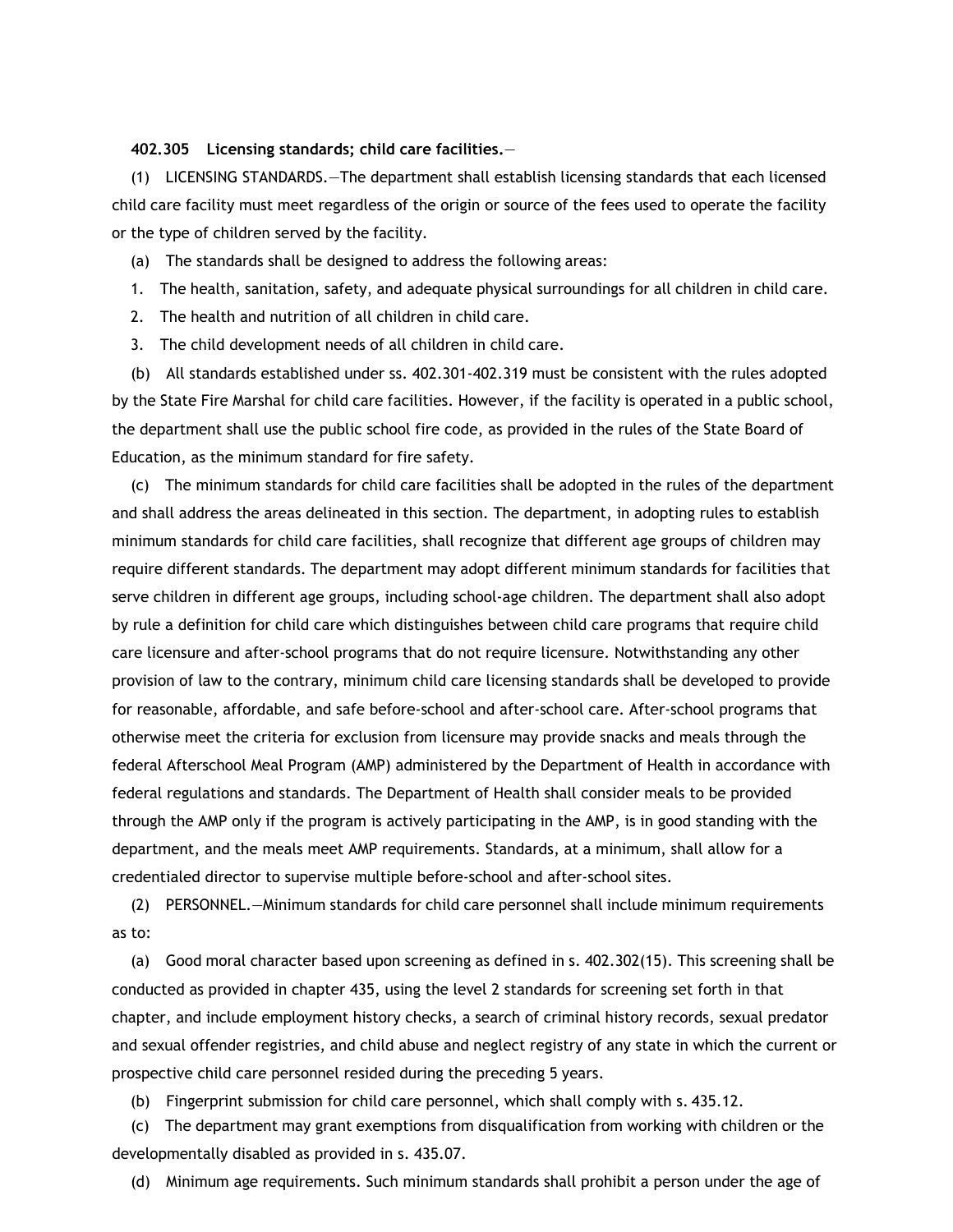21 from being the operator of a child care facility and a person under the age of 16 from being employed at such facility unless such person is under direct supervision and is not counted for the purposes of computing the personnel-to-child ratio.

(e) Minimum training requirements for child care personnel.

1. Such minimum standards for training shall ensure that all child care personnel take an approved 40-clock-hour introductory course in child care, which course covers at least the following topic areas:

a. State and local rules and regulations which govern child care.

b. Health, safety, and nutrition.

c. Identifying and reporting child abuse and neglect.

d. Child development, including typical and atypical language, cognitive, motor, social, and selfhelp skills development.

e. Observation of developmental behaviors, including using a checklist or other similar observation tools and techniques to determine the child's developmental age level.

f. Specialized areas, including computer technology for professional and classroom use and early literacy and language development of children from birth to 5 years of age, as determined by the department, for owner-operators and child care personnel of a child care facility.

g. Developmental disabilities, including autism spectrum disorder and Down syndrome, and early identification, use of available state and local resources, classroom integration, and positive behavioral supports for children with developmental disabilities. Within 90 days after employment, child care personnel shall begin training to meet the training requirements. Child care personnel shall successfully complete such training within 1 year after the date on which the training began, as evidenced by passage of a competency examination. Successful completion of the 40-clock-hour introductory course shall articulate into community college credit in early childhood education, pursuant to ss. 1007.24 and 1007.25. Exemption from all or a portion of the required training shall be granted to child care personnel based upon educational credentials or passage of competency examinations. Child care personnel possessing a 2-year degree or higher that includes 6 college credit hours in early childhood development or child growth and development, or a child development associate credential or an equivalent state-approved child development associate credential, or a child development associate waiver certificate shall be automatically exempted from the training requirements in subsubparagraphs b., d., and e.

2. The introductory course in child care shall stress, to the extent possible, an interdisciplinary approach to the study of children.

3. The introductory course shall cover recognition and prevention of shaken baby syndrome; prevention of sudden infant death syndrome; recognition and care of infants and toddlers with developmental disabilities, including autism spectrum disorder and Down syndrome; and early childhood brain development within the topic areas identified in this paragraph.

4. On an annual basis in order to further their child care skills and, if appropriate, administrative skills, child care personnel who have fulfilled the requirements for the child care training shall be required to take an additional 1 continuing education unit of approved in-service training, or 10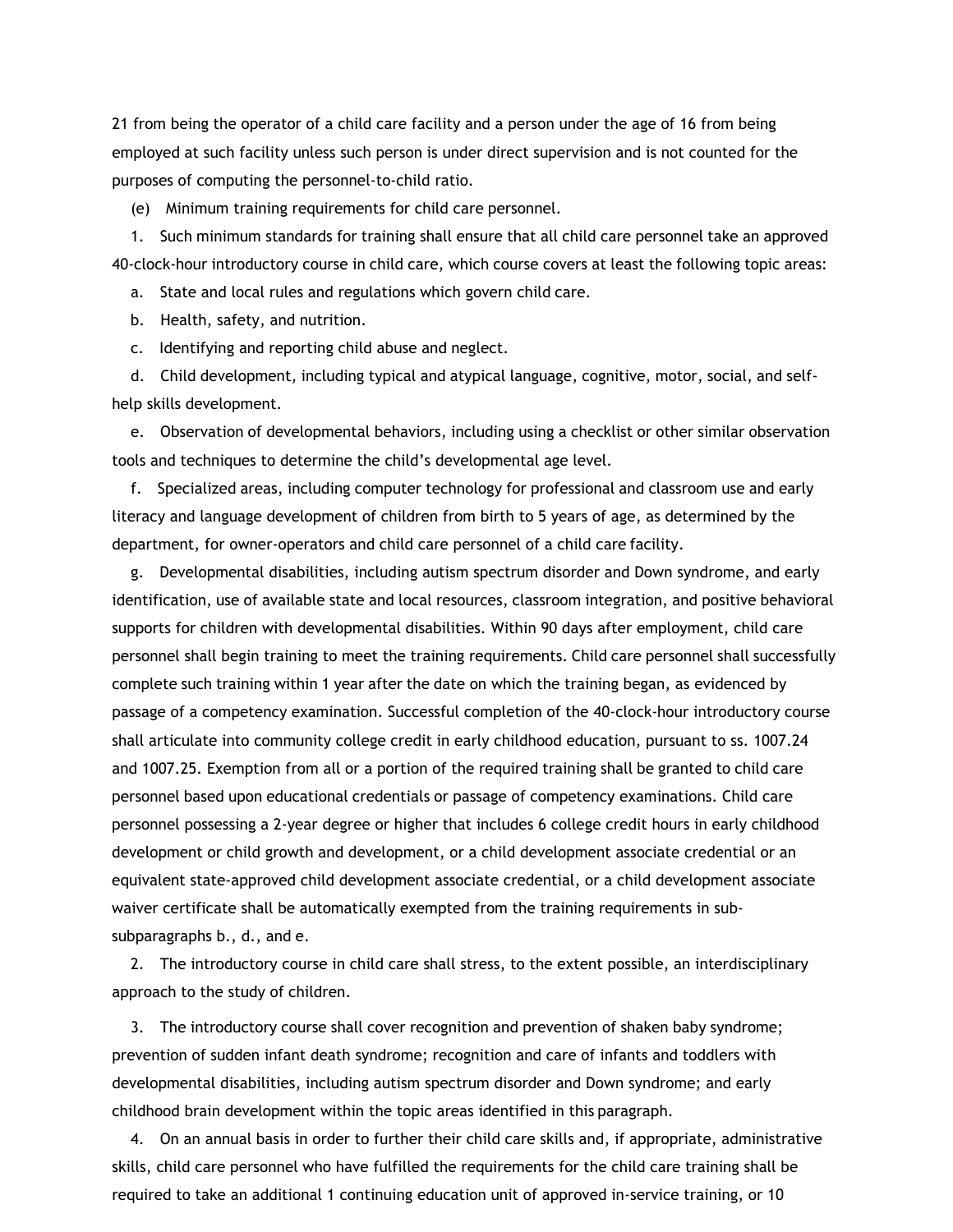clock hours of equivalent training, as determined by the department.

5. Child care personnel shall be required to complete 0.5 continuing education unit of approved training or 5 clock hours of equivalent training, as determined by the department, in early literacy and language development of children from birth to 5 years of age one time. The year that this training is completed, it shall fulfill the 0.5 continuing education unit or 5 clock hours of the annual training required in subparagraph 4.

6. Procedures for ensuring the training of qualified child care professionals to provide training of child care personnel, including onsite training, shall be included in the minimum standards. It is recommended that the state community child care coordination agencies (central agencies) be contracted by the department to coordinate such training when possible. Other district educational resources, such as community colleges and career programs, can be designated in such areas where central agencies may not exist or are determined not to have the capability to meet the coordination requirements set forth by the department.

7. Training requirements shall not apply to certain occasional or part-time support staff, including, but not limited to, swimming instructors, piano teachers, dance instructors, and gymnastics instructors.

8. The department shall evaluate or contract for an evaluation for the general purpose of determining the status of and means to improve staff training requirements and testing procedures. The evaluation shall be conducted every 2 years. The evaluation shall include, but not be limited to, determining the availability, quality, scope, and sources of current staff training; determining the need for specialty training; and determining ways to increase in-service training and ways to increase the accessibility, quality, and cost-effectiveness of current and proposed staff training. The evaluation methodology shall include a reliable and valid survey of child care personnel.

9. The child care operator shall be required to take basic training in serving children with disabilities within 5 years after employment, either as a part of the introductory training or the annual 8 hours of in-service training.

(f) Periodic health examinations.

(g) A credential for child care facility directors. The credential shall be a required minimum standard for licensing.

(3) MINIMUM STAFF CREDENTIALS.—For every 20 children in a licensed child care facility, if the facility operates 8 hours or more per week, one of the child care personnel in the facility must have:

(a) A child development associate credential;

(b) A child care professional credential, unless the department determines that such child care professional credential is not equivalent to or greater than a child development associate credential; or

(c) A credential that is equivalent to or greater than the credential required in paragraph (a) or paragraph (b).

The department shall establish by rule those hours of operation, such as during rest periods and transitional periods, when this subsection does not apply.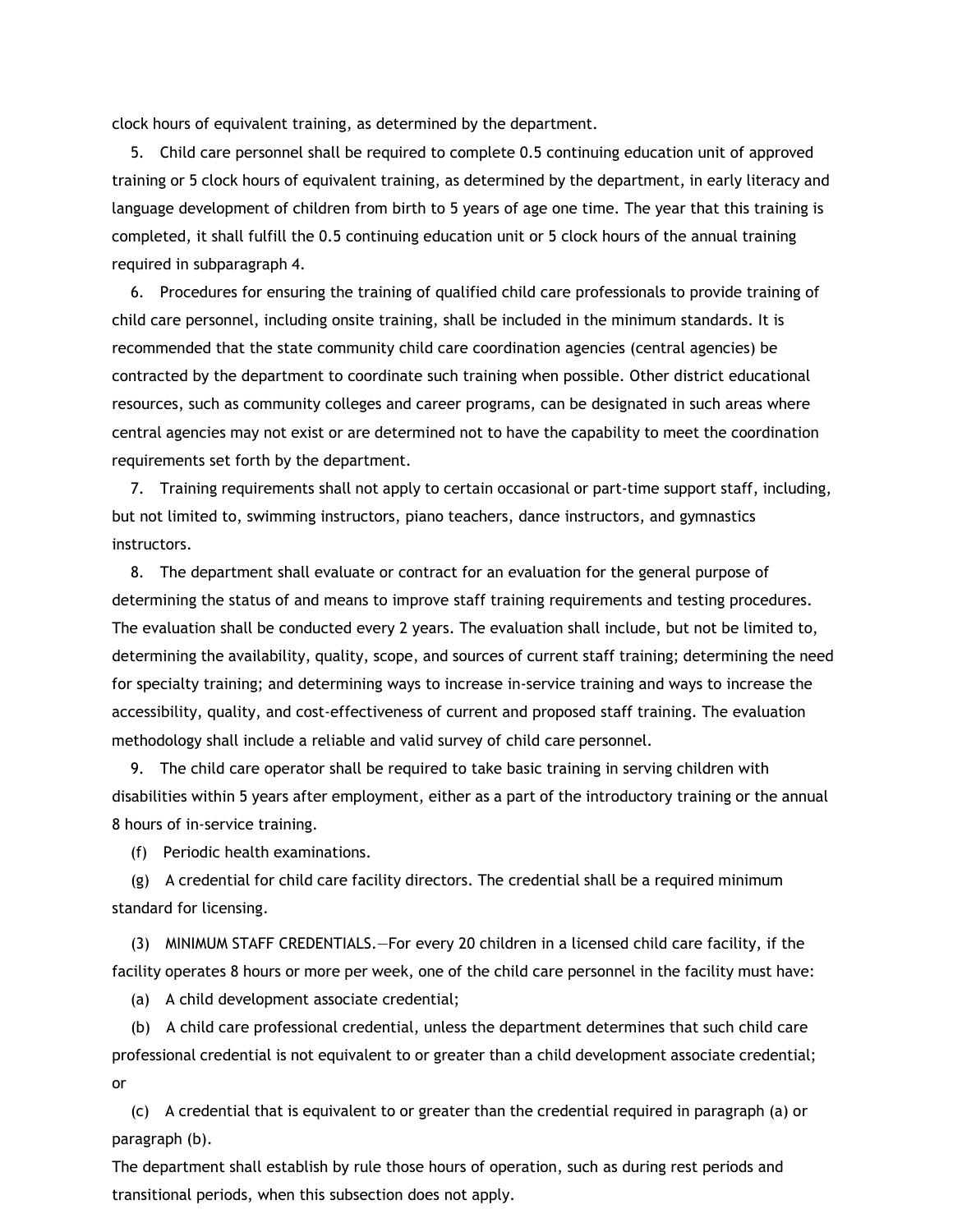(4) STAFF-TO-CHILDREN RATIO.—

(a) Minimum standards for the care of children in a licensed child care facility as established by rule of the department must include:

1. For children from birth through 1 year of age, there must be one child care personnel for every four children.

2. For children 1 year of age or older, but under 2 years of age, there must be one child care personnel for every six children.

3. For children 2 years of age or older, but under 3 years of age, there must be one child care personnel for every 11 children.

4. For children 3 years of age or older, but under 4 years of age, there must be one child care personnel for every 15 children.

5. For children 4 years of age or older, but under 5 years of age, there must be one child care personnel for every 20 children.

6. For children 5 years of age or older, there must be one child care personnel for every 25 children.

7. When children 2 years of age and older are in care, the staff-to-children ratio shall be based on the age group with the largest number of children within the group.

(b) This subsection does not apply to nonpublic schools and their integral programs as defined in s. 402.3025(2)(d)1. In addition, an individual participating in a community service program activity under s. 445.024(1)(e), or a work experience activity under s. 445.024(1)(f), at a child care facility may not be considered in calculating the staff-to-children ratio.

(5) PHYSICAL FACILITIES.—Minimum standards shall include requirements for building conditions, indoor play space, outdoor play space, napping space, bathroom facilities, food preparation facilities, outdoor equipment, and indoor equipment. Because of the nature and duration of drop-in child care, outdoor play space and outdoor equipment shall not be required for licensure; however, if such play space and equipment are provided, then the minimum standards shall apply to drop-in child care. With respect to minimum standards for physical facilities of a child care program for school-age children which is operated in a public school facility, the department shall adopt the State Uniform Building Code for Public Educational Facilities Construction as the minimum standards, regardless of the operator of the program. The Legislature intends that if a child care program for school-age children is operated in a public school, the program need not conform to standards for physical facilities other than the standards adopted by the Commissioner of Education.

(6) SQUARE FOOTAGE PER CHILD.—Minimum standards shall be established by the department by rule.

(a) A child care facility that holds a valid license on October 1, 1992, must have a minimum of 20 square feet of usable indoor floor space for each child and a minimum of 45 square feet of usable outdoor play area for each child. Outdoor play area shall be calculated at the rate of 45 feet per child in any group using the play area at one time. A minimum play area shall be provided for one half of the licensed capacity. This standard applies as long as the child care facility remains licensed at the site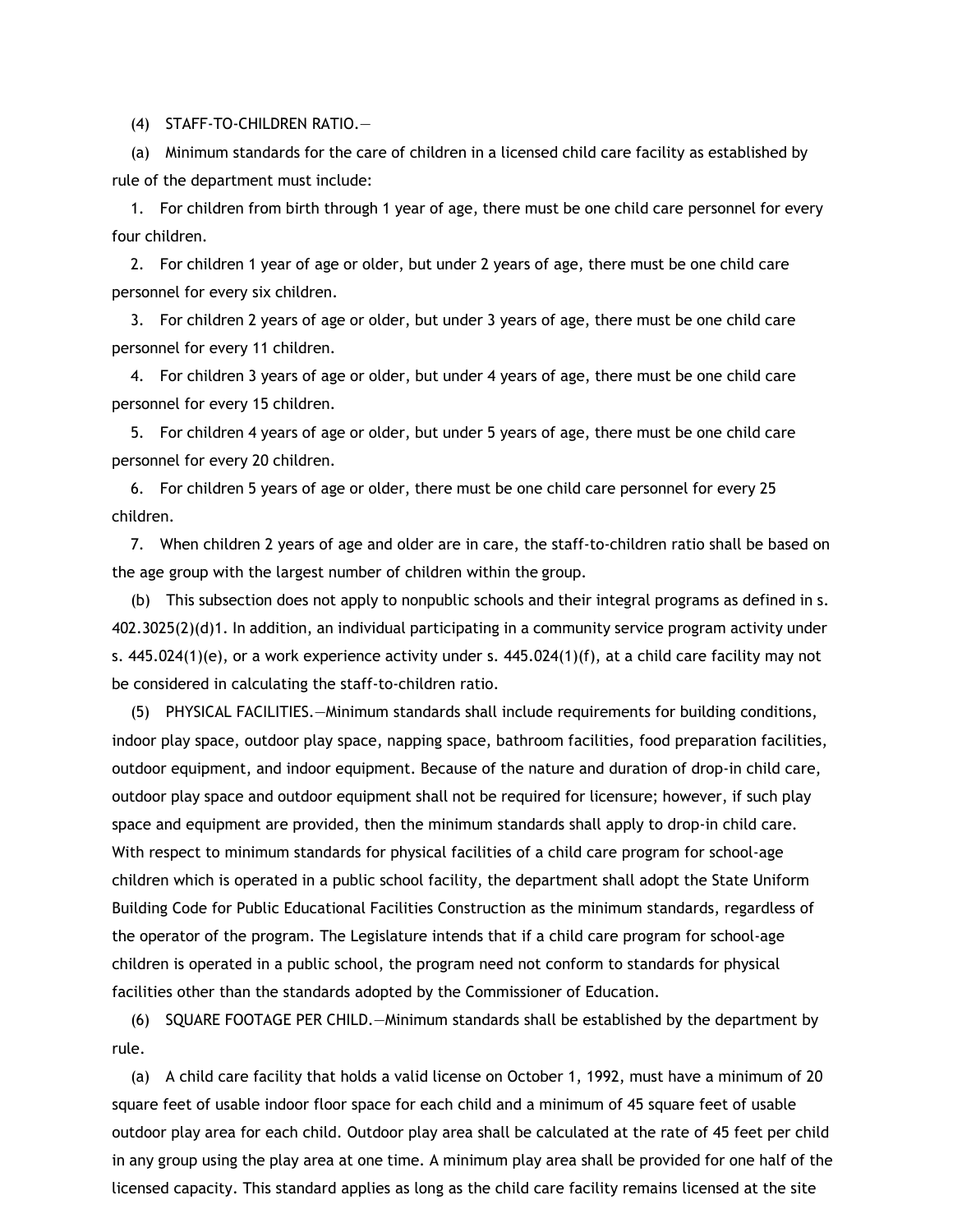occupied on October 1, 1992, and shall not be affected by any change in the ownership of the site.

(b) A child care facility that does not hold a valid license on October 1, 1992, and seeks regulatory approval to operate as a child care facility must have a minimum of 35 square feet of usable floor space for each child and a minimum of 45 square feet of usable outdoor play area for eachchild. The minimum standard for outdoor play area does not apply in calculating square footage for children under 1 year of age. However, appropriate outdoor infant equipment shall be substituted for outdoor play space. The centers shall provide facilities and equipment conducive to the physical activities appropriate for the age and physical development of the child.

(7) SANITATION AND SAFETY.—

(a) Minimum standards shall include requirements for sanitary and safety conditions, first aid treatment, emergency procedures, and pediatric cardiopulmonary resuscitation. The minimum standards shall require that at least one staff person trained in cardiopulmonary resuscitation, as evidenced by current documentation of course completion, must be present at all times that children are present.

(b) In the case of a child care program for school-age children attending before and after school programs on the public school site, the department shall use the public school fire code, as adopted in the rules of the State Board of Education, as the minimum standard for fire safety. In the case of a child care program for school-age children attending before-school and after-school programs on a site operated by a municipality, the department shall adopt rules for such site and intended use.

(c) Some type of communications system, such as a pocket pager or beeper, shall be provided to a parent whose child is in drop-in child care to ensure the immediate return of the parent to the child, if necessary.

(8) NUTRITIONAL PRACTICES.—Minimum standards shall include requirements for the provision of meals or snacks of a quality and quantity to assure that the nutritional needs of the child aremet.

(9) ADMISSIONS AND RECORDKEEPING.—

(a) Minimum standards shall include requirements for preadmission and periodic health examinations, requirements for immunizations, and requirements for maintaining emergency information and health records on all children.

(b) During the months of August and September of each year, each child care facility shall provide parents of children enrolled in the facility detailed information regarding the causes, symptoms, and transmission of the influenza virus in an effort to educate those parents regarding the importance of immunizing their children against influenza as recommended by the Advisory Committee on Immunization Practices of the Centers for Disease Control and Prevention.

(c) During the months of April and September of each year, at a minimum, each facility shall provide parents of children enrolled in the facility information regarding the potential for a distracted adult to fail to drop off a child at the facility and instead leave the child in the adult's vehicle upon arrival at the adult's destination. The child care facility shall also give parents information about resources with suggestions to avoid this occurrence. The department shall develop a flyer or brochure with this information that shall be posted to the department's website, which child care facilities may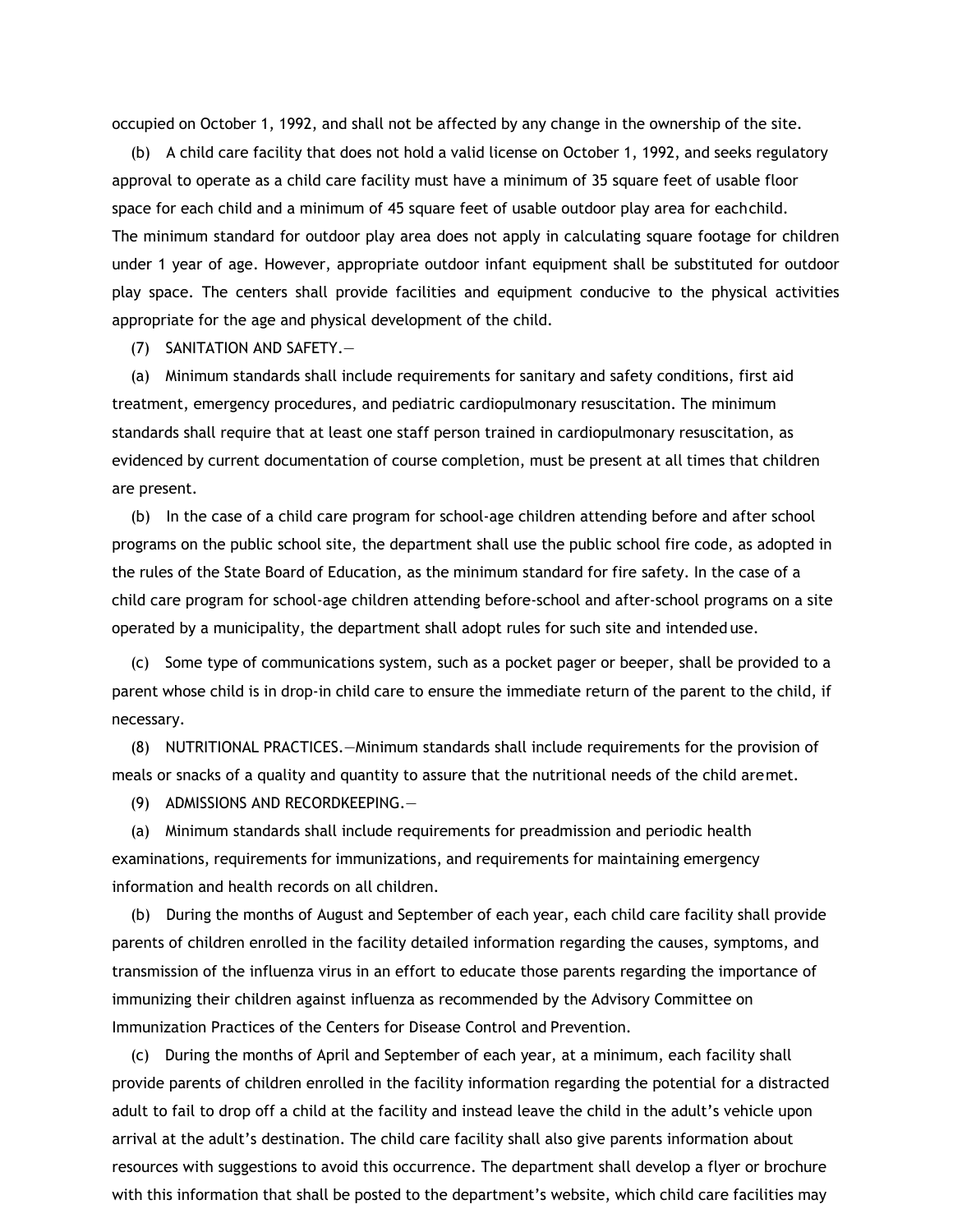choose to reproduce and provide to parents to satisfy the requirements of this paragraph.

(d) Because of the nature and duration of drop-in child care, requirements for preadmission and periodic health examinations and requirements for medically signed records of immunization required for child care facilities shall not apply. A parent of a child in drop-in child care shall, however, be required to attest to the child's health condition and the type and current status of the child's immunizations.

(e) Any child shall be exempt from medical or physical examination or medical or surgical treatment upon written request of the parent or guardian of such child who objects to the examination and treatment. However, the laws, rules, and regulations relating to contagious or communicable diseases and sanitary matters shall not be violated because of any exemption from or variation of the health and immunization minimum standards.

(10) TRANSPORTATION SAFETY.—

(a) Minimum standards shall include all of the following:

1. Requirements for child restraints or seat belts in vehicles used by child care facilities and large family child care homes to transport children.

2. Requirements for annual inspections of such vehicles.

3. Limitations on the number of children that may be transported in such vehicles.

4. Procedures to ensure that children are not inadvertently left in vehicles when transported by the facility or home and that systems are in place to ensure accountability for children transported by such facilities and homes.

(b) By January 1, 2022, all vehicles used by child care facilities and large family child care homes to transport children must be equipped with a reliable alarm system approved by the department which prompts the driver to inspect the vehicle for children before exiting the vehicle. The department shall adopt by rule minimum safety standards for such systems and shall maintain a list of approved alarm manufacturers and alarm systems that meet or exceed those standards.

(c) A child care facility or large family child care home is not responsible for the safe transport of children when they are being transported by a parent or guardian.

(11) ACCESS.—Minimum standards shall provide for reasonable access to the child care facility by the custodial parent or guardian during the time the child is in care.

(12) CHILD DISCIPLINE.—

(a) Minimum standards for child discipline practices shall ensure that age-appropriate, constructive disciplinary practices are used for children in care. Such standards shall include at least the following requirements:

1. Children shall not be subjected to discipline which is severe, humiliating, orfrightening.

2. Discipline shall not be associated with food, rest, or toileting.

3. Spanking or any other form of physical punishment is prohibited.

(b) Prior to admission of a child to a child care facility, the facility shall notify the parents in writing of the disciplinary practices used by the facility.

(13) PLAN OF ACTIVITIES.—Minimum standards shall ensure that each child care facility has and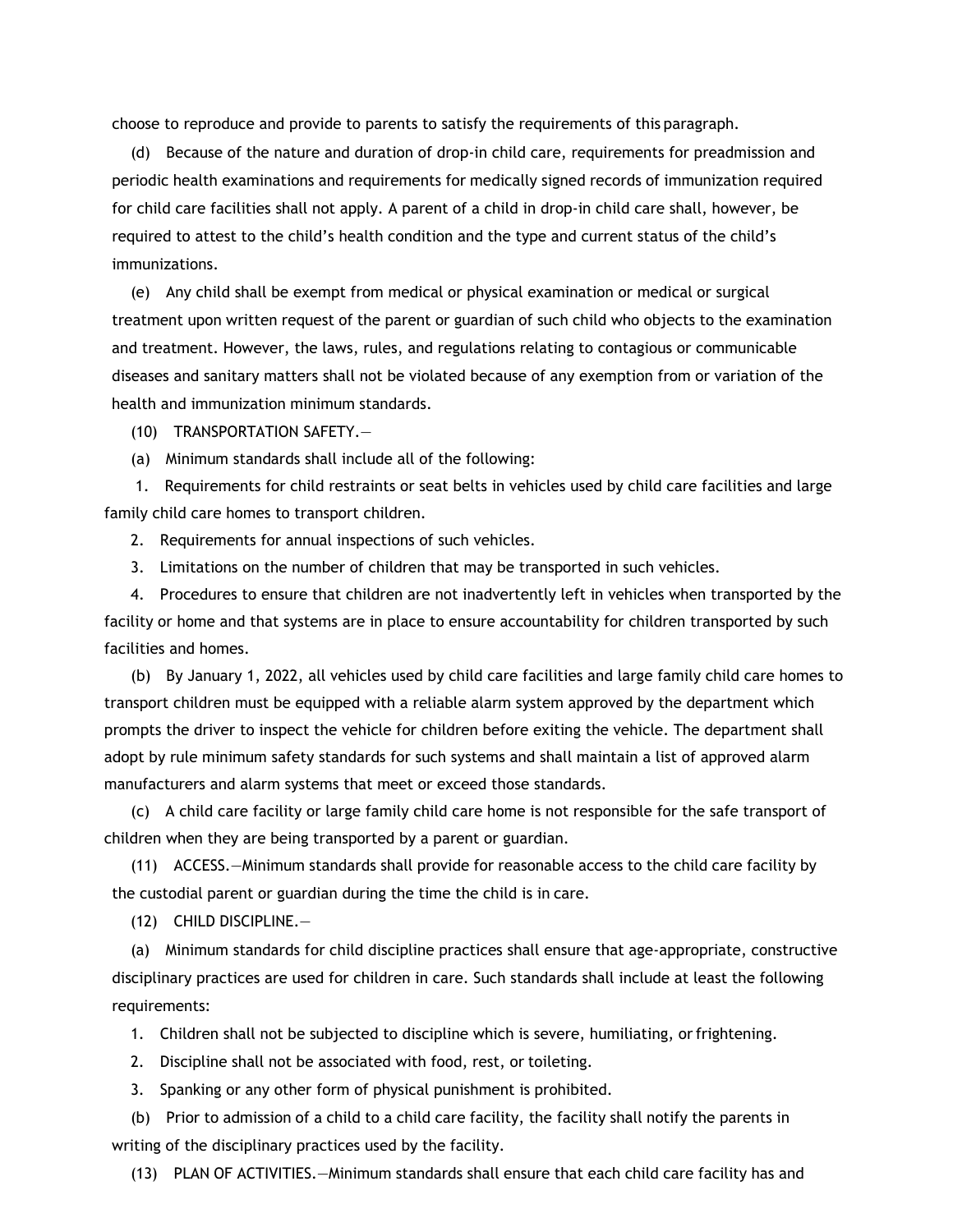implements a written plan for the daily provision of varied activities and active and quiet play opportunities appropriate to the age of the child. The written plan must include a program, to be implemented periodically for children of an appropriate age, which will assist the children in preventing and avoiding physical and mental abuse.

(14) URBAN CHILD CARE FACILITIES.—Minimum standards shall include requirements for child care facilities located in urban areas. The standards must allow urban child care facilities to substitute indoor play space for outdoor play space, if outdoor play space is not available in the area, and must set forth additional requirements that apply to a facility which makes that substitution, including, but not limited to, additional square footage requirements for indoor space; air ventilation provisions; and a requirement to provide facilities and equipment conducive to physical activities appropriate for the age of the children.

(15) TRANSITION PERIODS.—During the periods of time in which children are arriving and departing from the child care facility, notwithstanding local fire ordinances, the provisions of subsection (6) are suspended for a period of time not to exceed 30 minutes.

(16) EVENING AND WEEKEND CHILD CARE.—Minimum standards shall be developed by the department to provide for reasonable, affordable, and safe evening and weekend child care. Each facility offering evening or weekend child care must meet these minimum standards, regardless of the origin or source of the fees used to operate the facility or the type of children served by the facility. The department may modify by rule the licensing standards contained in this section to accommodate evening child care.

(17) SPECIALIZED CHILD CARE FACILITIES FOR THE CARE OF MILDLY ILL CHILDREN.—Minimum standards shall be developed by the department, in conjunction with the Department of Health, for specialized child care facilities for the care of mildly ill children. The minimum standards shall address the following areas: personnel requirements; staff-to-child ratios; staff training and credentials; health and safety; physical facility requirements, including square footage; client eligibility, including a definition of "mildly ill children"; sanitation and safety; admission and recordkeeping; dispensing of medication; and a schedule of activities.

(18) TRANSFER OF OWNERSHIP.—

(a) One week prior to the transfer of ownership of a child care facility or family day care home, the transferor shall notify the parent or caretaker of each child of the impending transfer.

(b) The department shall, by rule, establish methods by which notice will be achieved and minimum standards by which to implement this subsection.

**History.**—s. 5, ch. 74-113; s. 3, ch. 76-168; s. 1, ch. 77-457; ss. 2, 3, ch. 81-318; ss. 1, 6, 7, ch. 83-248; s. 3, ch. 84- 551; s. 24, ch. 85-54; s. 41, ch. 87-225; s. 23, ch. 87-238; s. 25, ch. 89-379; s. 2, ch. 90-35; s. 2, ch. 90-225; s. 35, ch. 90-306; s. 10, ch. 91-33; s. 28, ch. 91-57; s. 92, ch. 91-221; s. 2, ch. 91-300; s. 56, ch. 92-58; ss. 1, 2, ch. 93-115; s. 14, ch. 93-156; s. 22, ch. 94- 134; s. 22, ch. 94-135; s. 1060, ch. 95-148; s. 18, ch. 95-152; s. 15, ch. 95-158; s. 22, ch. 95-195; s. 41, ch. 95-228; s. 131, ch. 95-418; ss. 76, 77, ch. 96-175; s. 12, ch. 96-268; s. 2, ch. 97-63; s. 2, ch. 98-165; s. 1, ch. 99-241; s. 10, ch. 99-304; s. 164, ch. 2000-165; s. 19, ch. 2000-253; s. 18, ch. 2000-337; ss. 21, 26, ch. 2001-170; s. 2, ch. 2002-300; s. 40, ch. 2003-1; s. 1, ch. 2003- 131; s. 3, ch. 2003-146; s. 10, ch. 2004-41; s. 1, ch. 2004-49; s. 58, ch. 2004-267; s. 15, ch. 2004-269; s. 32, ch. 2004-357; s. 7, ch. 2005-71; s. 12, ch. 2007-6; s. 3, ch. 2007-197; s. 1, ch. 2009-147; s. 3, ch. 2010-224; s. 24, ch. 2013-252; s. 16, ch. 2018- 103; s. 68, ch. 2019-3; s. 2, ch. 2021-120.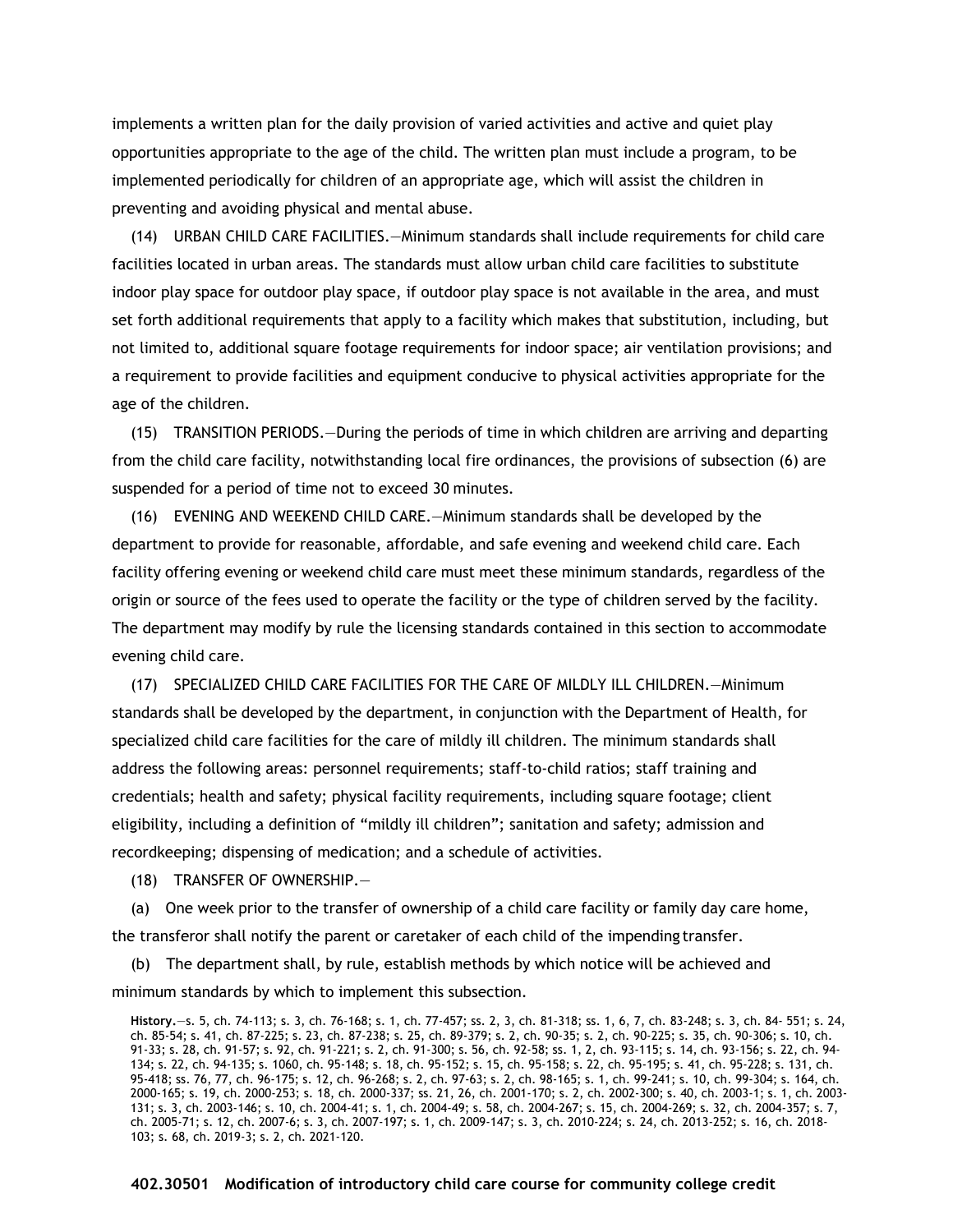**authorized.**—The Department of Children and Families may modify the 40-clock-hour introductory course in child care under s. 402.305 or s. 402.3131 to meet the requirements of articulating the course to community college credit. Any modification must continue to provide that the course satisfies the requirements of s. 402.305(2)(e).

**History.**—s. 4, ch. 2002-300; s. 144, ch. 2014-19; s. 17, ch. 2018-103.

### **402.3054 Child enrichment service providers.**—

(1) For the purposes of this section, "child enrichment service provider" means an individual who provides enrichment activities, such as language training, music instruction, educational instruction, and other experiences, to specific children during a specific time that is not part of the regular program in a child care facility.

(2) The child's parent shall provide written consent before a child may participate in activities conducted by a child enrichment service provider that are not part of the regular program of the child care facility. A child enrichment service provider receives compensation from the child's parent or from the child care facility and shall not be considered a volunteer or child care personnel.

(3) A child enrichment service provider shall be of good moral character based upon screening. This screening shall be conducted as provided in chapter 435, using the level 2 standards for screening set forth in that chapter. A child enrichment service provider must meet the screening requirements prior to providing services to a child in a child care facility. A child enrichment service provider who has met the screening standards shall not be required to be under the direct and constant supervision of child care personnel.

**History.**—s. 18, ch. 2000-253; s. 59, ch. 2004-267.

#### **402.3055 Child care personnel requirements.**—

(1) REQUIREMENTS FOR CHILD CARE PERSONNEL.—

(a) The department or local licensing agency shall require that the application for a child care license contain a question that specifically asks the applicant, owner, or operator if he or she has ever had a license denied, revoked, or suspended in any state or jurisdiction or has been the subject of a disciplinary action or been fined while employed in a child care facility. The applicant, owner, or operator shall attest to the accuracy of the information requested under penalty of perjury. If the applicant, owner, or operator admits that he or she has been a party in such action, the department or local licensing agency shall review the nature of the suspension, revocation, disciplinary action, or fine before granting the applicant a license to operate a child care facility. If the department or local licensing agency determines as the result of such review that it is not in the best interest of the state or local jurisdiction for the applicant to be licensed, a license shall not be granted.

(b) The child care facility employer shall require that the application for a child care personnel position contain a question that specifically asks the applicant if he or she has ever worked in a facility that has had a license denied, revoked, or suspended in any state or jurisdiction or has been the subject of a disciplinary action or been fined while employed in a child care facility. The applicant shall attest to the accuracy of the information requested under penalty of perjury. If the applicant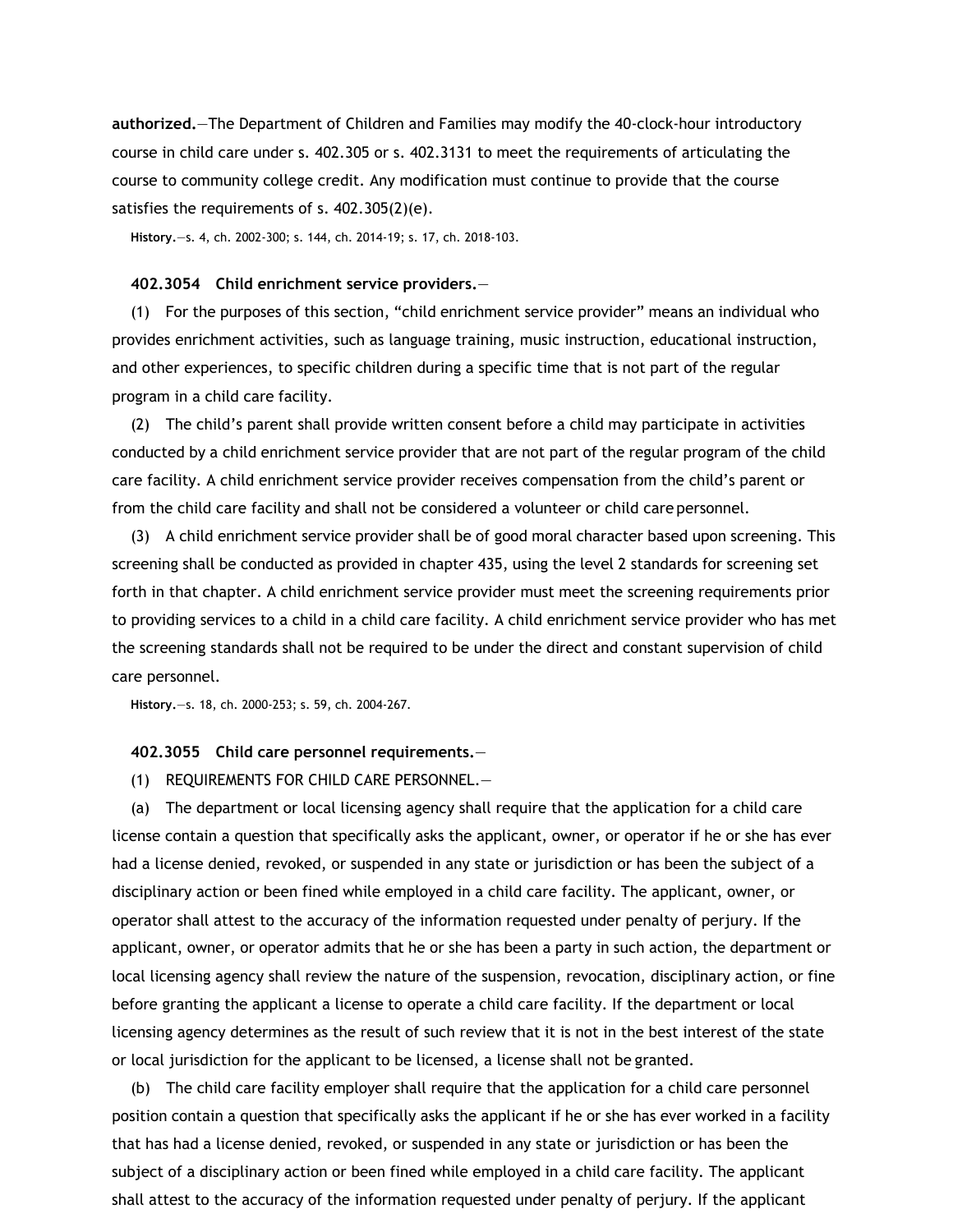admits that he or she has been a party in such action, the employer shall review the nature of the denial, suspension, revocation, disciplinary action, or fine before the applicant is hired.

(2) EXCLUSION FROM OWNING, OPERATING, OR BEING EMPLOYED BY A CHILD CARE FACILITYOR OTHER CHILD CARE PROGRAM; HEARINGS PROVIDED.—

(a) The department or local licensing agency shall deny, suspend, or revoke a license or pursue other remedies provided in s. 402.310, s. 402.312, or s. 402.319 in addition to or in lieu of denial, suspension, or revocation for failure to comply with this section. The disciplinary actions determination to be made by the department or the local licensing agency and the procedure for hearing for applicants and licensees shall be in accordance with s. 402.310.

(b) When the department or the local licensing agency has reasonable cause to believe that grounds for denial or termination of employment exist, it shall notify, in writing, the applicant, licensee, or other child care program and the child care personnel affected, stating the specific record which indicates noncompliance with the standards in s. 402.305(2).

(c) When the department is the agency initiating the statement regarding noncompliance, the procedures established for hearing under chapter 120 shall be available to the applicant, licensee, or other child care program and to the affected child care personnel, in order to present evidence relating either to the accuracy of the basis of exclusion or to the denial of an exemption from disqualification.

(d) When a local licensing agency is the agency initiating the statement regarding noncompliance of an employee with the standards contained in s. 402.305(2), the employee, applicant, licensee, or other child care program has 15 days from the time of written notification of the agency's finding to make a written request for a hearing. If a request for a hearing is not received in that time, the permanent employee, applicant, licensee, or other child care program is presumed to accept the finding.

(e) If a request for a hearing is made to the local licensing agency, a hearing shall be held within 30 days and shall be conducted by an individual designated by the county commission.

(f) An employee, applicant, licensee, or other child care program shall have the right to appeal a finding of the local licensing agency to a representative of the department. Any required hearing shall be held in the county in which the permanent employee is employed. The hearing shall be conducted in accordance with the provisions of chapter 120.

(g) Refusal on the part of an applicant or licensee to dismiss child care personnel who have been found to be in noncompliance with personnel standards of s. 402.305(2) shall result in automatic denial or revocation of the license in addition to any other remedies pursued by the department or local licensing agency.

**History.**—ss. 4, 19, ch. 84-551; s. 25, ch. 85-54; s. 24, ch. 87-238; ss. 36, 61, ch. 90-306; s. 36, ch. 90-347; ss. 1, 2, ch. 93-115; s. 811, ch. 95-148; s. 58, ch. 95-228; s. 7, ch. 95-407; s. 223, ch. 99-13; s. 12, ch. 99-304.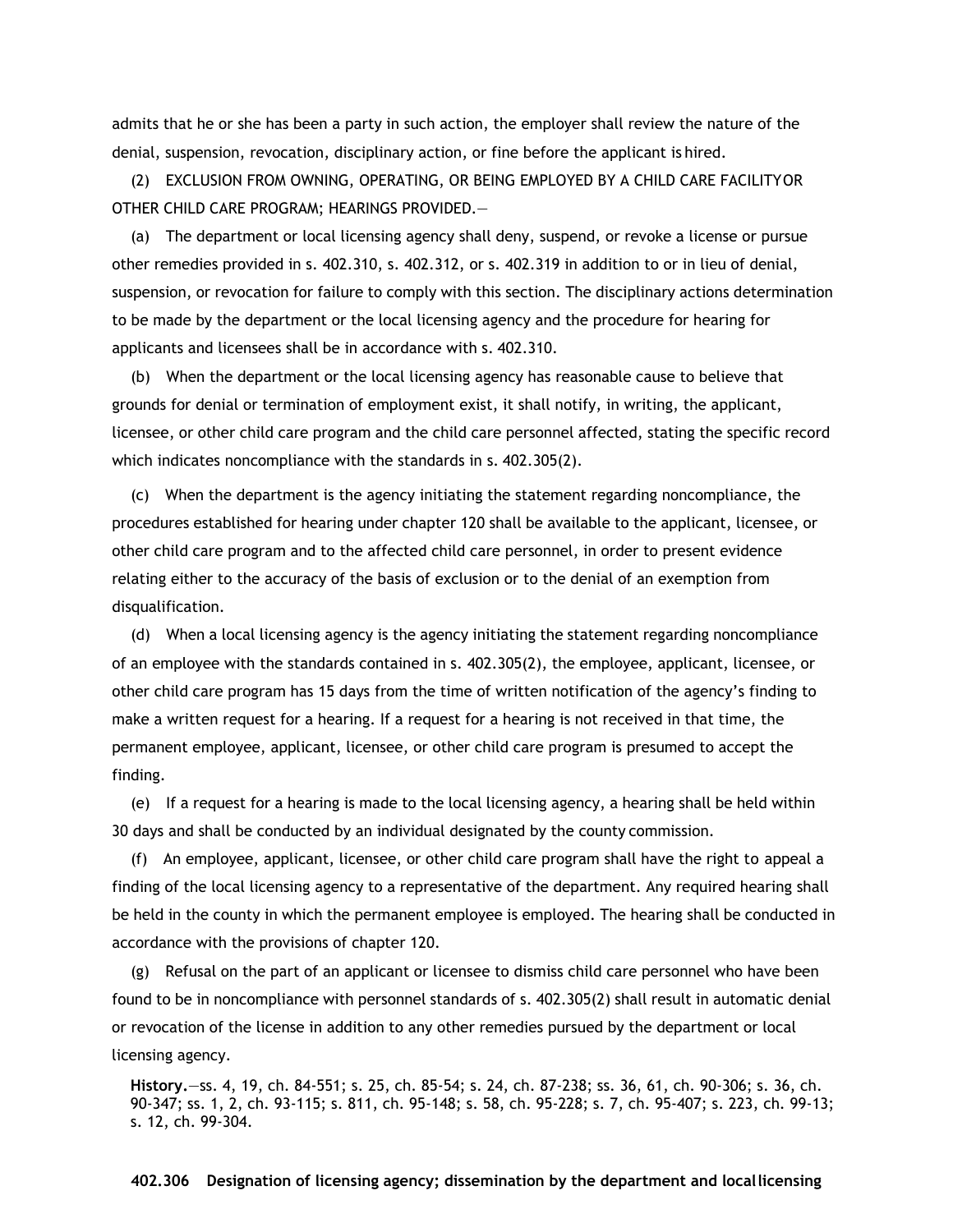#### **agency of information on child care.**—

- (1) Any county whose licensing standards meet or exceed state minimum standards may:
- (a) Designate a local licensing agency to license child care facilities in the county; or

(b) Contract with the department to delegate the administration of state minimum standards in the county to the department.

(2) Child care facilities in any county whose standards do not meet or exceed state minimum standards shall be subject to licensing by the department under state minimum standards.

(3) The department and local licensing agencies, or the designees thereof, shall be responsible for coordination and dissemination of information on child care to the community and shall make available through electronic means all licensing standards and procedures, health and safety standards for school readiness providers, monitoring and inspection reports, and the names and addresses of licensed child care facilities, school readiness program providers, and, where applicable pursuant to s.402.313, licensed or registered family day care homes. This information shall also include the number of deaths, serious injuries, and instances of substantiated child abuse that have occurred in child care settings each year; research and best practices in child development; and resources regarding social-emotional development, parent and family engagement, healthy eating, and physical activity.

**History.**—s. 6, ch. 74-113; s. 3, ch. 76-168; s. 1, ch. 77-457; ss. 2, 3, ch. 81-318; ss. 6, 7, ch. 83-248; s. 5, ch. 84-551; ss. 1, 2, ch. 93-115; s. 12, ch. 2016-238.

#### **402.307 Approval of licensing agency.**—

(1) Within 30 days after the promulgation of state minimum standards, each county shall provide the department with a copy of its standards if they differ from the state minimum standards. At the same time, each county shall provide the department with the administrative procedures it intends to use for the licensing of child care facilities.

(2) The department shall have the authority to determine if local standards meet or exceed state minimum standards. Within 60 days after the county has submitted its standards and procedures, the department, upon being satisfied that such standards meet or exceed state minimum standards and that there is compliance with all provisions of ss. 402.301-402.319, shall approve the local licensing agency.

(3) Approval to issue licenses for the department shall be renewed annually. For renewal, the local licensing agency shall submit to the department a copy of the licensing standards and procedures applied. An onsite review may be made if deemed necessary by the department.

(4) If, following an onsite review, the department finds the local licensing agency is not applying the approved standards, the department shall report the specific violations to the county commission of the involved county which shall investigate the violations and take whatever action necessary to correct them.

(5) To ensure that accurate statistical data are available, each local licensing agency shall report annually to the department the number of child care facilities under its jurisdiction, the number of children served, the ages of children served, and the number of revocations or denials of licenses.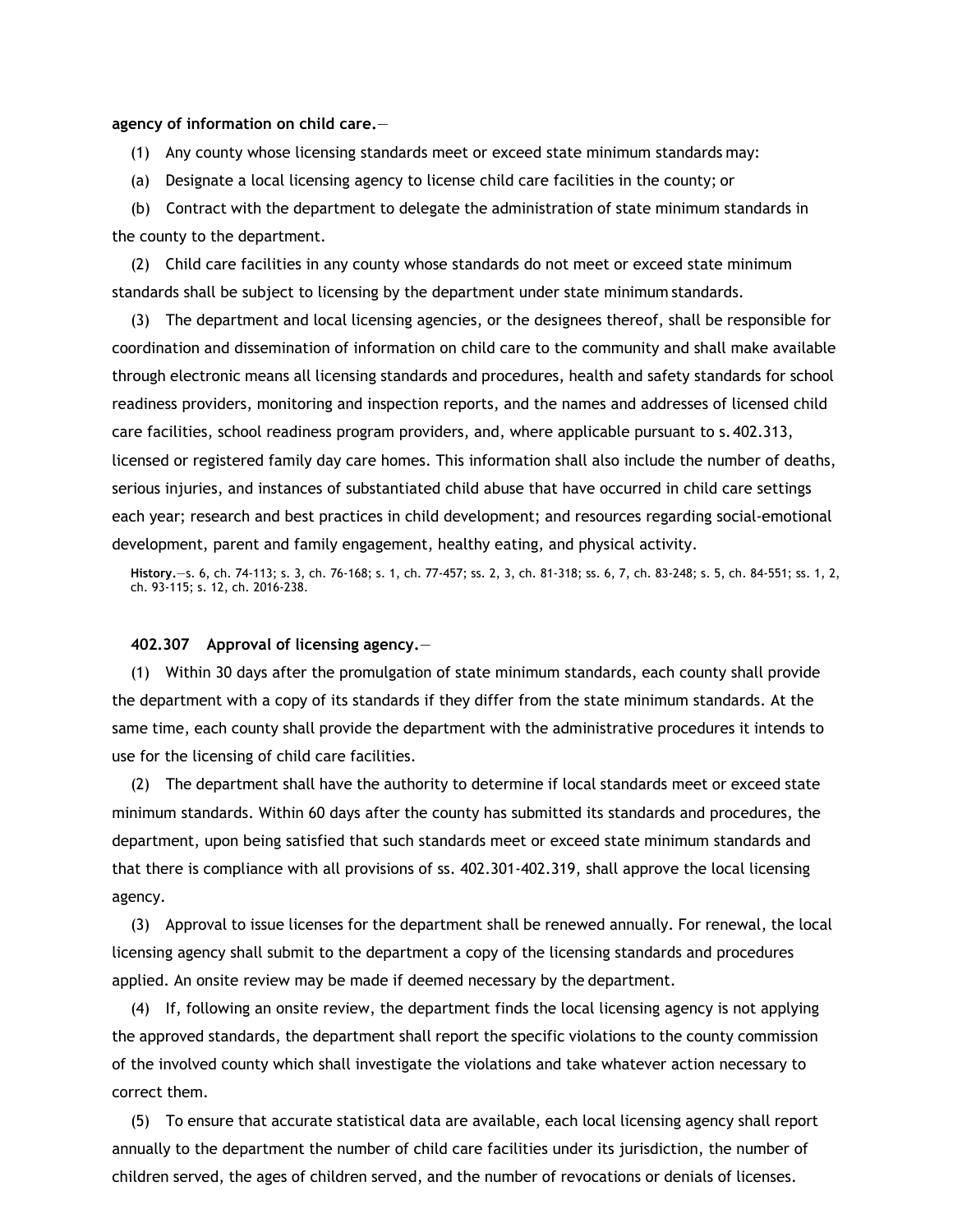**History.**—s. 7, ch. 74-113; s. 3, ch. 76-168; s. 1, ch. 77-457; ss. 2, 3, ch. 81-318; ss. 6, 7, ch. 83-248; s. 6, ch. 84-551; ss. 1, 2, ch. 93-115.

#### **402.308 Issuance of license.**—

(1) ANNUAL LICENSING.—Every child care facility in the state shall have a license which shall be renewed annually.

(2) CHANGE OF OWNERSHIP.—Every child care facility shall reapply for and receive a license prior to the time a new owner assumes responsibility for the facility. The department shall grant or deny the reapplication for license within 45 days from the date upon which the child care facility reapplies.

(3) STATE ADMINISTRATION OF LICENSING.—In any county in which the department has the authority to issue licenses, the following procedures shall be applied:

(a) Application for a license or for a renewal of a license to operate a child care facility shall be made in the manner and on the forms prescribed by the department. The applicant's social security number shall be included on the form submitted to the department. Pursuant to the federal Personal Responsibility and Work Opportunity Reconciliation Act of 1996, each applicant is required to provide his or her social security number in accordance with this section. Disclosure of social security numbers obtained through this requirement shall be limited to the purpose of administration of the Title IV-D program for child support enforcement.

(b) Prior to the renewal of a license, the department shall reexamine the child care facility, including in that process the examination of the premises and those records of the facility as required under s. 402.305, to determine that minimum standards for licensing continue to be met.

(c) The department shall coordinate all inspections of child care facilities. A child care facility is not required to implement a recommendation of one agency that is in conflict with a recommendation of another agency if such conflict arises due to uncoordinated inspections. Any conflict in recommendations shall be resolved by the secretary of the department within 15 days after written notice that such conflict exists.

(d) The department shall issue or renew a license upon receipt of the license fee and upon being satisfied that all standards required by ss. 402.301-402.319 have been met. A license may be issued if all the screening materials have been timely submitted; however, a license may not be issued or renewed if any of the child care personnel at the applicant facility have failed the screening required by ss. 402.305(2) and 402.3055.

(4) LOCAL ADMINISTRATION OF LICENSING.—In any county in which there is a local licensing agency approved by the department, the following procedures shall apply:

(a) Application for a license or for renewal of license to operate a child care facility shall be made in the manner and on the forms prescribed by the local licensing agency.

(b) Prior to the renewal of a license, the agency shall reexamine the child care facility, including in that process the examination of the premises and records of the facility as required in s. 402.305 to determine that minimum standards for licensing continue to be met.

(c) The local agency shall coordinate all inspections of child care facilities. A child care facility is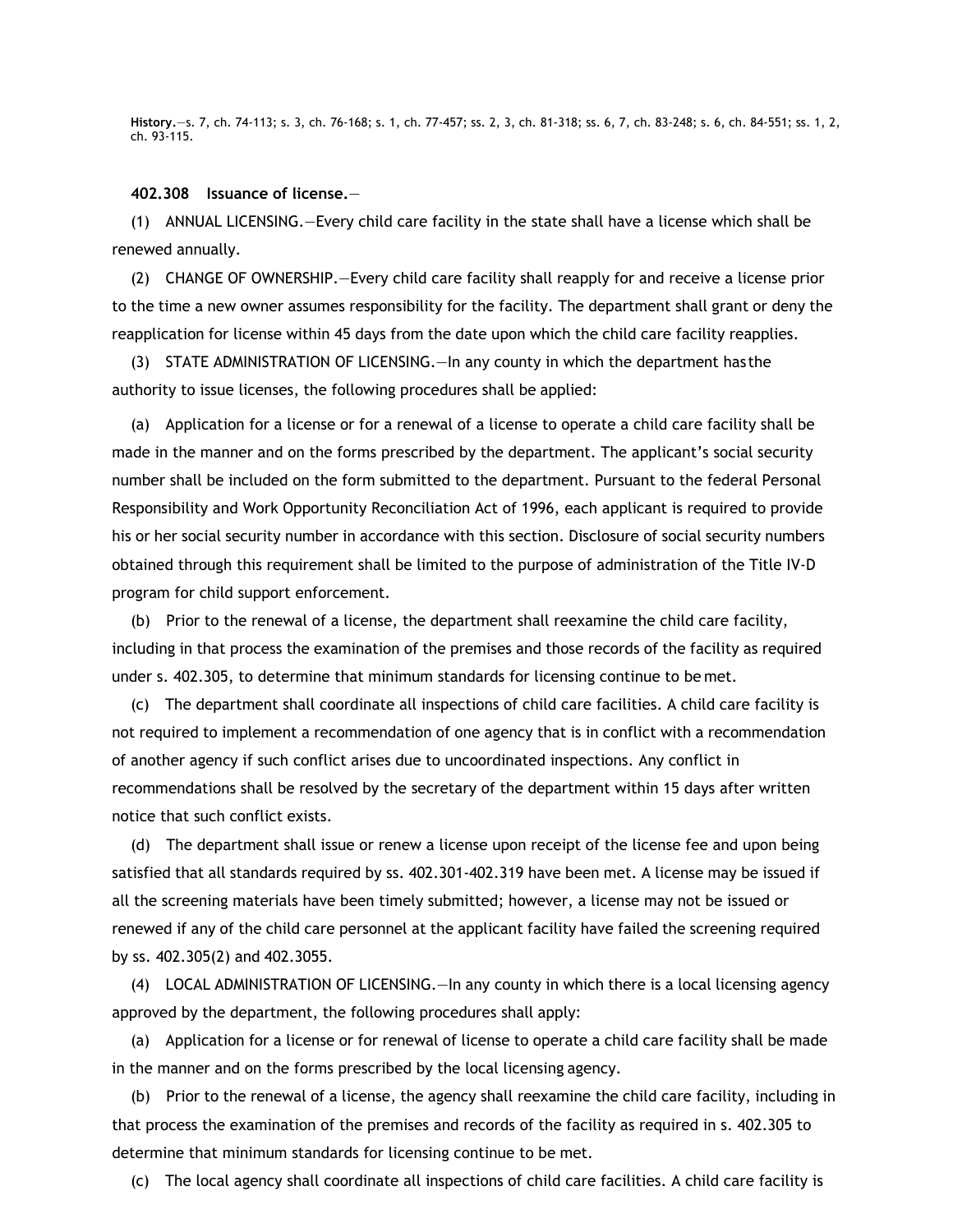not required to implement a recommendation of one agency that is in conflict with a recommendation of another agency if such conflict arises due to uncoordinated inspections. Any conflict in recommendations shall be resolved by the county commission or its representative within 15 days after written notice that such conflict exists.

(d) The local licensing agency shall issue a license or renew a license upon being satisfied that all standards required by ss. 402.301-402.319 have been met. A license may be issued or renewed if all the screening materials have been timely submitted; however, the local licensing agency shall not issue or renew a license if any of the child care personnel at the applicant facility have failed the screening required by ss. 402.305(2) and 402.3055.

(5) ISSUANCE OF LOCAL OCCUPATIONAL LICENSES.—No county or municipality shall issue an occupational license which is being obtained for the purpose of operating a child care facility regulated under this act without first ascertaining that the applicant has been licensed to operate such facility at the specified location or locations by the department or local licensing agency. The department or local licensing agency shall furnish to local agencies responsible for issuing occupational licenses sufficient instruction for making the above required determinations.

**History.**—s. 8, ch. 74-113; s. 3, ch. 76-168; s. 1, ch. 77-457; ss. 2, 3, ch. 81-318; ss. 2, 6, 7, ch. 83-248; s. 7, ch. 84-551; s. 26, ch. 85-54; s. 25, ch. 87-238; ss. 1, 2, ch. 93-115; s. 44, ch. 97-170; s. 225, ch. 99-13.

# **402.309 Provisional license or registration.**—

(1) The local licensing agency or the department, whichever is authorized to license child care facilities in a county, may issue a provisional license for child care facilities, family day care homes, or large family child care homes, or a provisional registration for family day care homes to applicants for an initial license or registration or to licensees or registrants seeking a renewal who are unable to meet all the standards provided for in ss. 402.301-402.319.

(2) A provisional license or registration may not be issued unless the operator or owner makes adequate provisions for the health and safety of the child. A provisional license may be issued for a child care facility if all of the screening materials have been timely submitted. A provisional license or registration may not be issued unless the child care facility, family day care home, or large family child care home is in compliance with the requirements for screening of child care personnel in ss. 402.305, 402.3055, 402.313, and 402.3131, respectively.

(3) The provisional license or registration may not be issued for a period that exceeds 6 months; however, it may be renewed one time for a period that may not exceed 6 months under unusual circumstances beyond the control of the applicant.

(4) The provisional license or registration may be suspended or revoked if periodic inspection or review by the local licensing agency or the department indicates that insufficient progress has been made toward compliance.

(5) The department shall adopt rules specifying the conditions and procedures under which a provisional license or registration may be issued, suspended, or revoked.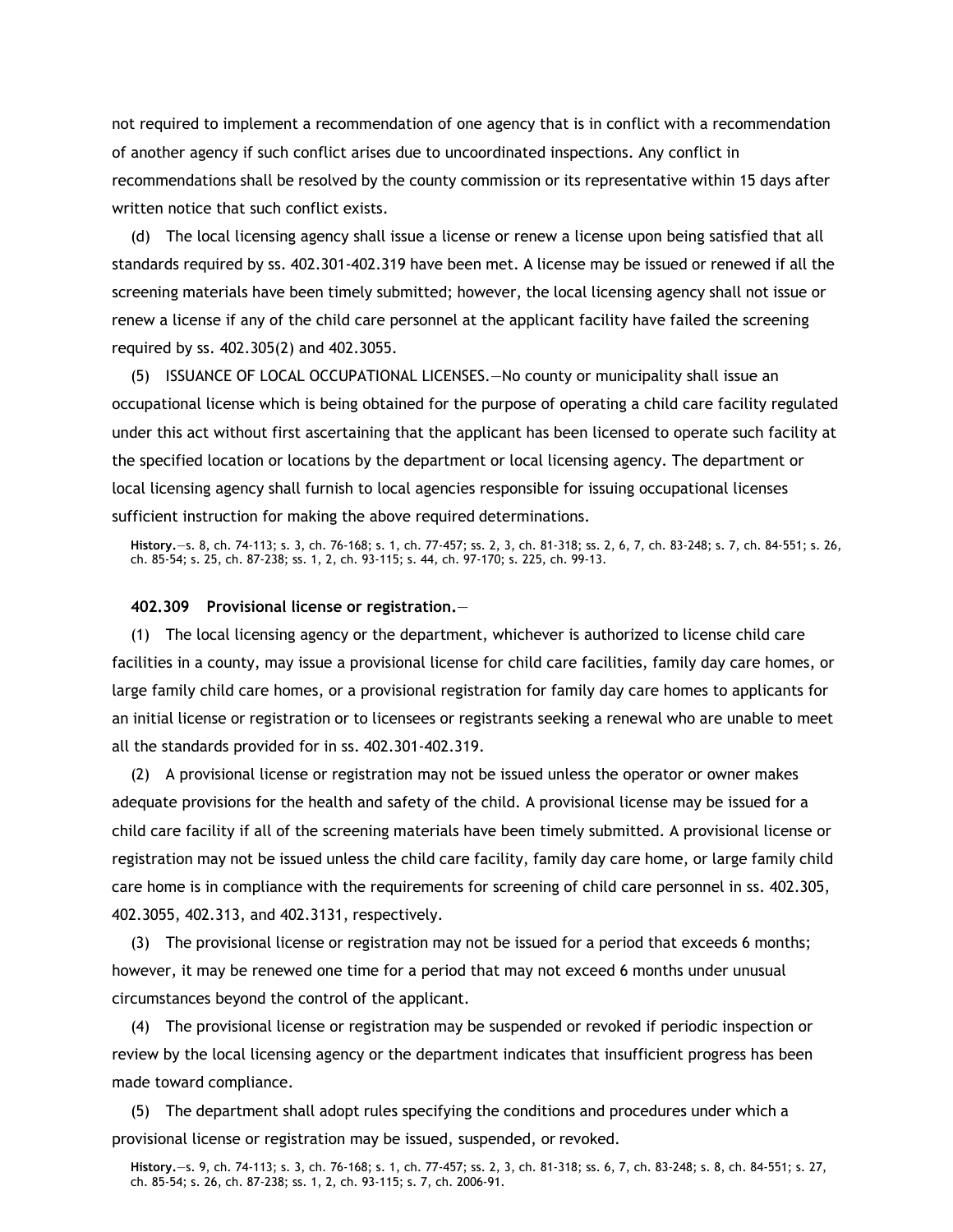**402.310 Disciplinary actions; hearings upon denial, suspension, or revocation of license or registration; administrative fines.**—

(1)(a) The department or local licensing agency may administer any of the following disciplinary sanctions for a violation of any provision of ss. 402.301-402.319, or the rules adopted thereunder:

1. Impose an administrative fine not to exceed \$100 per violation, per day. However, if the violation could or does cause death or serious harm, the department or local licensing agency may impose an administrative fine, not to exceed \$500 per violation per day in addition to or in lieu of any other disciplinary action imposed under this section.

2. Convert a license or registration to probation status and require the licensee or registrant to comply with the terms of probation. A probation-status license or registration may not be issued for a period that exceeds 6 months and the probation-status license or registration may not be renewed. A probation-status license or registration may be suspended or revoked if periodic inspection by the department or local licensing agency finds that the probation-status licensee or registrant is not in compliance with the terms of probation or that the probation-status licensee or registrant is not making sufficient progress toward compliance with ss. 402.301-402.319.

3. Deny, suspend, or revoke a license or registration.

(b) In determining the appropriate disciplinary action to be taken for a violation as provided in paragraph (a), the following factors shall be considered:

1. The severity of the violation, including the probability that death or serious harm to the health or safety of any person will result or has resulted, the severity of the actual or potential harm, and the extent to which the provisions of ss. 402.301-402.319 have been violated.

2. Actions taken by the licensee or registrant to correct the violation or to remedy complaints.

- 3. Any previous violations of the licensee or registrant.
- (c) The department shall adopt rules to:

1. Establish the grounds under which the department may deny, suspend, or revoke a license or registration or place a licensee or registrant on probation status for violations of ss. 402.301-402.319.

2. Establish a uniform system of procedures to impose disciplinary sanctions for violations of ss. 402.301-402.319. The uniform system of procedures must provide for the consistent application of disciplinary actions across districts and a progressively increasing level of penalties from predisciplinary actions, such as efforts to assist licensees or registrants to correct the statutory or regulatory violations, and to severe disciplinary sanctions for actions that jeopardize the health and safety of children, such as for the deliberate misuse of medications.

(d) The disciplinary sanctions set forth in this section apply to licensed child care facilities, licensed large family child care homes, and licensed or registered family day care homes.

(2) When the department has reasonable cause to believe that grounds exist for the denial, suspension, or revocation of a license or registration; the conversion of a license or registration to probation status; or the imposition of an administrative fine, it shall determine the matter in accordance with procedures prescribed in chapter 120. When the local licensing agency has reasonable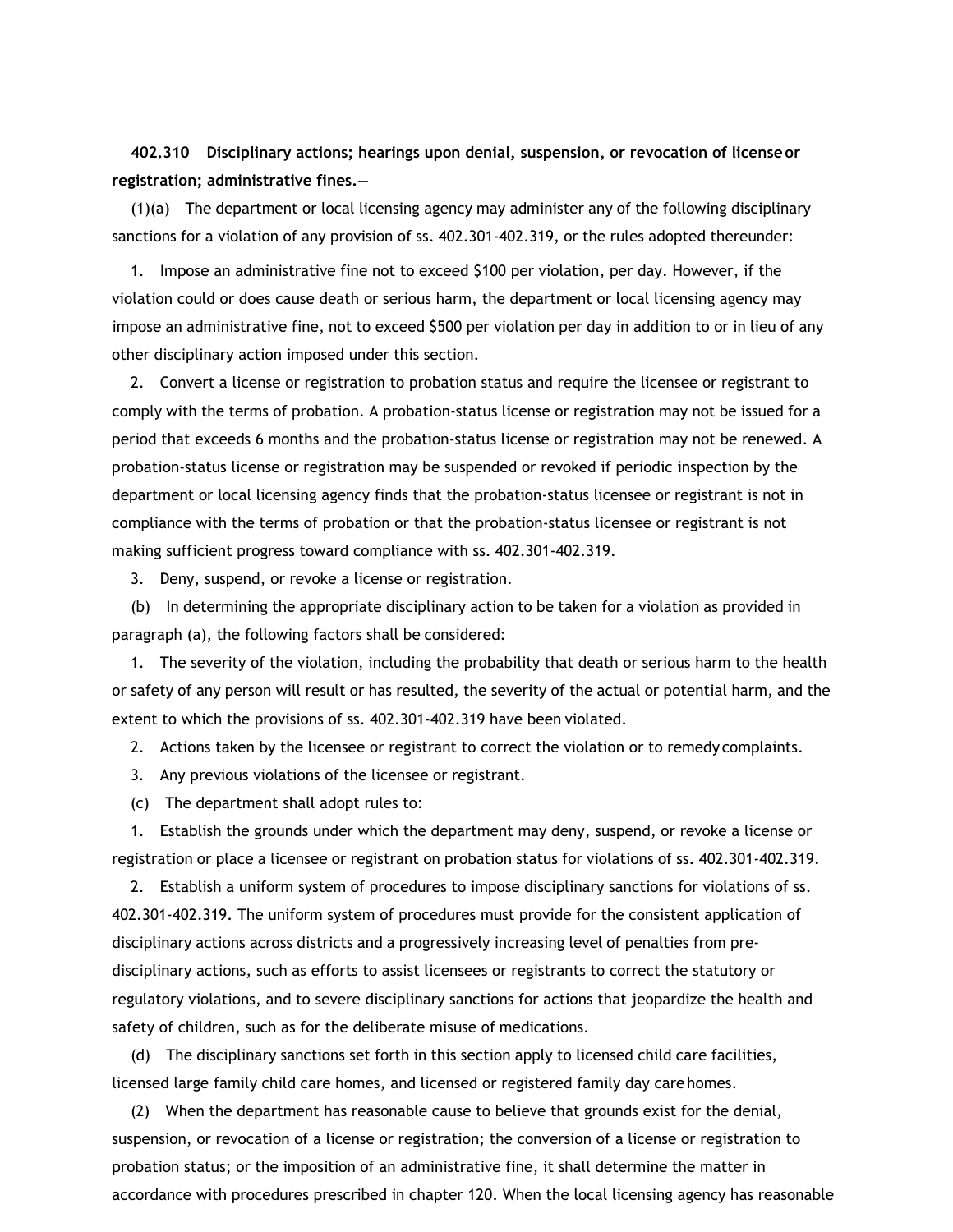cause to believe that grounds exist for the denial, suspension, or revocation of a license or registration; the conversion of a license or registration to probation status; or the imposition of an administrative fine, it shall notify the applicant, registrant, or licensee in writing, stating the grounds upon which the license or registration is being denied, suspended, or revoked or an administrative fine is being imposed. If the applicant, registrant, or licensee makes no written request for a hearing to the local licensing agency within 15 days after receipt of the notice, the license shall be deemed denied, suspended, or revoked; the license or registration shall be converted to probation status; or an administrative fine shall be imposed.

(3) If a request for a hearing is made to the local licensing agency, a hearing shall be held within 30 days and shall be conducted by an individual designated by the county commission.

(4) An applicant, registrant, or licensee shall have the right to appeal a decision of the local licensing agency to a representative of the department. Any required hearing shall be held in the county in which the child care facility, family day care home, or large family child care home is being operated or is to be established. The hearing shall be conducted in accordance with the provisions of chapter 120.

**History.**—s. 10, ch. 74-113; s. 3, ch. 76-168; s. 1, ch. 77-117; s. 1, ch. 77-457; s. 19, ch. 78-95; ss. 2, 3, ch. 81-318; ss. 3, 6, 7, ch. 83-248; s. 9, ch. 84-551; s. 42, ch. 87-225; s. 37, ch. 90-306; ss. 1, 2, ch. 93-115; s. 24, ch. 2000-153; s. 3, ch. 2006-91; s. 69, ch. 2019-3.

#### **402.311 Inspection.**—

(1) A licensed child care facility shall accord to the department or the local licensing agency, whichever is applicable, the privilege of inspection, including access to facilities and personnel and to those records required in s. 402.305, at reasonable times during regular business hours, to ensure compliance with ss. 402.301-402.319. The right of entry and inspection shall also extend to any premises which the department or local licensing agency has reason to believe are being operated or maintained as a child care facility without a license, but no such entry or inspection of any premises shall be made without the permission of the person in charge thereof unless a warrant is first obtained from the circuit court authorizing such entry or inspection. Any application for a license or renewal made pursuant to this act or the advertisement to the public for the provision of child care as defined in s. 402.302 shall constitute permission for any entry or inspection of the premises for which the license is sought in order to facilitate verification of the information submitted on or in connection with the application. In the event a licensed facility refuses permission for entry or inspection to the department or local licensing agency, a warrant shall be obtained from the circuit court authorizing entry or inspection before such entry or inspection. The department or local licensing agency may institute disciplinary proceedings pursuant to s. 402.310 for such refusal.

(2) A school readiness program provider shall accord to the department or the local licensing agency, whichever is applicable, the privilege of inspection, including access to facilities, personnel, and records, to verify compliance with the requirements of s. 1002.88. Entry, inspection, and issuance of an inspection report by the department or the local licensing agency to verify compliance with the requirements of s. 1002.88 is an exercise of a discretionary power to enforce compliance with the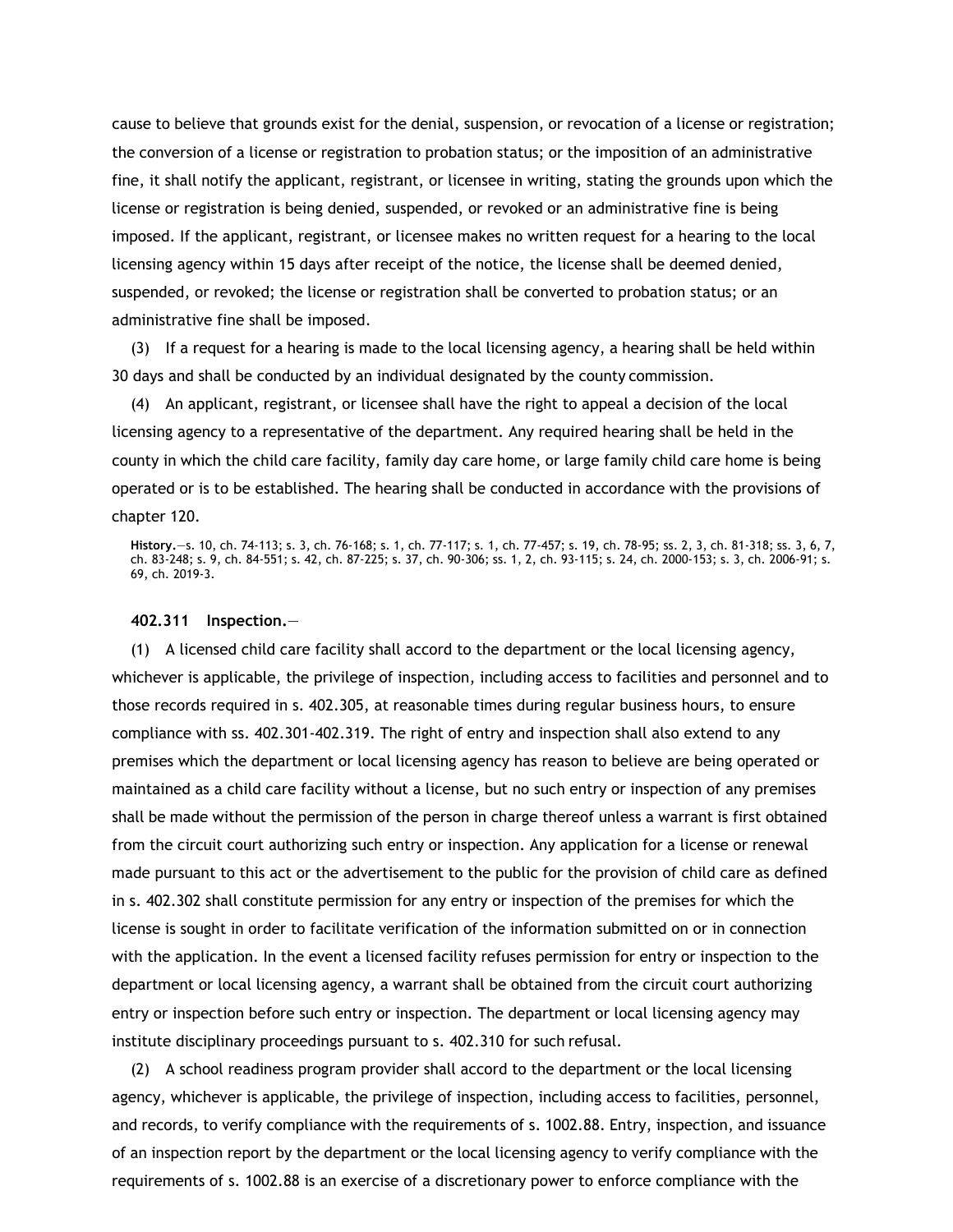laws duly enacted by a governmental body.

(3) The department's issuance, transmittal, or publication of an inspection report resulting from an inspection under this section does not constitute agency action subject to chapter 120.

**History.**—s. 11, ch. 74-113; s. 3, ch. 76-168; s. 1, ch. 77-457; ss. 2, 3, ch. 81-318; ss. 6, 7, ch. 83-248; s. 10, ch. 84-551; s. 61, ch. 90-306; ss. 1, 2, ch. 93-115; s. 13, ch. 2016-238.

### **402.3115 Elimination of duplicative and unnecessary inspections; abbreviated inspections.**—

The Department of Children and Families and local governmental agencies that license child care facilities shall develop and implement a plan to eliminate duplicative and unnecessary inspections of child care facilities. In addition, the department and the local governmental agencies shall develop and implement an abbreviated inspection plan for child care facilities that have had no Class 1 or Class 2 deficiencies, as defined by rule, for at least 2 consecutive years. The abbreviated inspection must include those elements identified by the department and the local governmental agencies as being key indicators of whether the child care facility continues to provide quality care and programming.

**History.**—s. 79, ch. 96-175; s. 147, ch. 99-8; s. 226, ch. 99-13; s. 145, ch. 2014-19.

# **402.312 License required; injunctive relief.**—

(1) The operation of a child care facility without a license, a family day care home without a license or registration, or a large family child care home without a license is prohibited. If the department or the local licensing agency discovers that a child care facility is being operated without a license, a family day care home is being operated without a license or registration, or a large family child care home is being operated without a license, the department or local licensing agency is authorized to seek an injunction in the circuit court where the facility is located to enjoin continued operation of such facility, family day care home, or large family child care home. When the court is closed for the transaction of judicial business, the department or local licensing agency is authorized to seek an emergency injunction to enjoin continued operation of such unlicensed facility, unregistered or unlicensed family day care home, or unlicensed large family child care home, which injunction shall be continued, modified, or revoked on the next day of judicial business.

(2) Other grounds for seeking an injunction to close a child care facility, family day care home, or a large family child care home are that:

(a) There is any violation of the standards applied under ss. 402.301-402.319 which threatens harm to any child in the child care facility, a family day care home, or large family child carehome.

(b) A licensee or registrant has repeatedly violated the standards provided for under ss. 402.301- 402.319.

(c) A child care facility, family day care home, or large family child care home continues to have children in attendance after the closing date established by the department or the local licensing agency.

(3) The department or local licensing agency may impose an administrative fine on any child care facility, family day care home, or large family child care home operating without a license or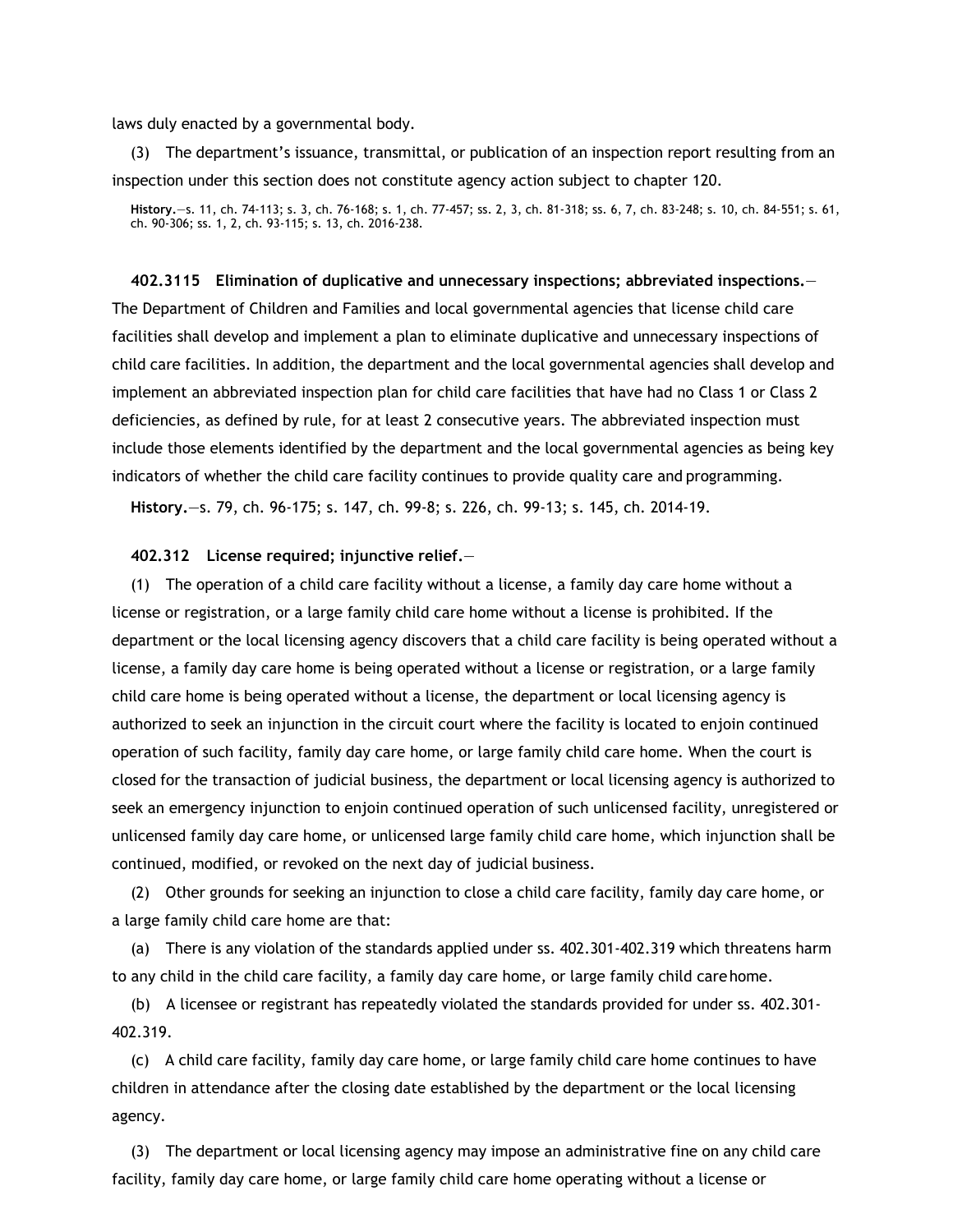registration, consistent with the provisions of s. 402.310.

**History.**—s. 12, ch. 74-113; s. 3, ch. 76-168; s. 1, ch. 77-457; ss. 2, 3, ch. 81-318; ss. 4, 6, 7, ch. 83-248; s. 11, ch. 84-551; s. 61, ch. 90-306; ss. 1, 2, ch. 93-115; s. 2, ch. 2003-131.

# **402.3125 Display and appearance of license; posting of violations; information to beprovided to parents.**—

(1)(a) Upon receipt of a license issued under s. 402.308 or s. 402.309, the child care facility shall display such license in a conspicuous place within the facility.

(b)1. In addition to posting the license as required under paragraph (a), the child care facility shall post with the license:

a. Each citation for a violation of any standard or requirement of ss. 402.301-402.319 that has resulted in disciplinary action under s. 402.310 or s. 402.312.

b. An explanation, written in simple language, of each citation.

c. A description, written in simple language, of the corrective action, if any, taken by the facility for each citation. Included in the description shall be the dates on which the corrective action was taken.

2. Each citation, explanation, and description of corrective action shall remain posted for 1 year after the citation's effective date.

(2) The department shall ensure that every license it issues under s. 402.308 or s. 402.309 bears the distinctive seals of the State of Florida and of the department and is clearly recognizable by its size, color, seals, and contents to be a state license or provisional license for a child care facility.

(3) Each local licensing agency shall ensure that every license it issues under s. 402.308 or s. 402.309 bears the distinctive seals of the issuing county and of the department and is clearly recognizable by its size, color, seals, and contents to be a county license or provisional license for a child care facility. Noncompliance by a local licensing agency shall be deemed by the department to be failure to meet minimum state standards and shall result in the department immediately assuming licensure authority in the county.

(4) Any license issued pursuant to subsection (2) or subsection (3) shall include the name, address, and telephone number of the licensing agency.

(5) The department shall develop a model brochure for distribution by the department and by local licensing agencies to every child care facility in the state. Pursuant thereto:

(a) Upon receipt of such brochures, each child care facility shall provide a copy of same to every parent, guardian, or other person having entered a child in such facility. Thereafter, a copy of such brochure shall be provided to every parent, guardian, or other person entering a child in such facility upon entrance of the child or prior thereto.

(b) Each child care facility shall certify to the department or local licensing agency, whichever is appropriate, that it has so provided and will continue to so provide such brochures, which certification shall operate as a condition upon issuance and renewal of licensure. Noncompliance by any child care facility shall be grounds for sanction as provided in ss. 402.310 and 402.312.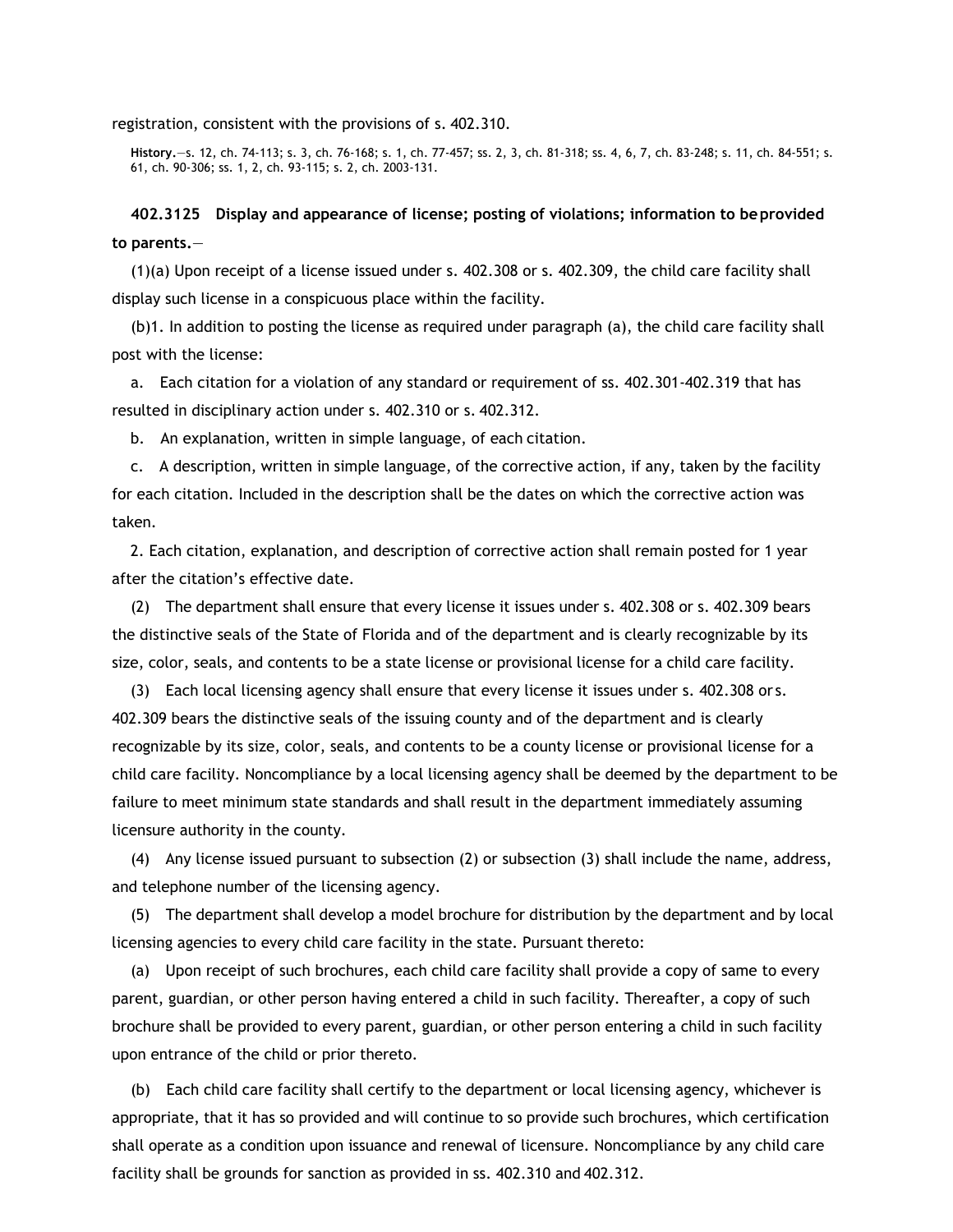(c) The brochure shall, at a minimum, contain the following information:

1. A statement that the facility is licensed and has met state standards for licensure as established by s. 402.305 or that the facility is licensed by a local licensing agency and has met or exceeded the state standards, pursuant to ss. 402.306 and 402.307. Such statement shall include a listing of specific standards that licensed facilities must meet pursuant to s. 402.305.

2. A statement indicating that information about the licensure status of the child care facility can be obtained by telephoning the department office or the office of the local licensing agency issuing the license at a telephone number or numbers which shall be printed upon or otherwise affixed to the brochure.

3. The statewide toll-free telephone number of the central abuse hotline, together with a notice that reports of suspected and actual cases of child physical abuse, sexual abuse, and neglect are received and referred for investigation by the hotline.

4. The date that the current license for the facility was issued and the date of itsscheduled expiration if it is not renewed.

5. Any other information relating to competent child care that the department deems would be helpful to parents and other caretakers in their selection of a child care facility.

(d) The department shall prepare a brochure containing substantially the same information as specified in paragraph (c) and shall make such brochure available to all interested persons, including physicians and other health professionals; mental health professionals; school teachers or other school personnel; social workers or other professional child care, foster care, residential, or institutional workers; and law enforcement officers.

**History.**—ss. 12, 19, ch. 84-551; s. 43, ch. 87-225; s. 61, ch. 90-306; ss. 1, 2, ch. 93-115; s. 1, ch. 95-329; s. 95, ch. 2000-349.

# **402.313 Family day care homes.**—

(1) Family day care homes shall be licensed under this act if they are presently being licensed under an existing county licensing ordinance or if the board of county commissioners passes a resolution that family day care homes be licensed.

(a) If not subject to license, family day care homes shall register annually with the department, providing the following information:

1. The name and address of the home.

2. The name of the operator.

3. The number of children served.

4. Proof of a written plan to provide at least one other competent adult to be available to substitute for the operator in an emergency. This plan shall include the name, address, and telephone number of the designated substitute.

5. Proof of screening and background checks.

6. Proof of successful completion of the 30-hour training course, as evidenced by passage of a competency examination, which shall include:

a. State and local rules and regulations that govern child care.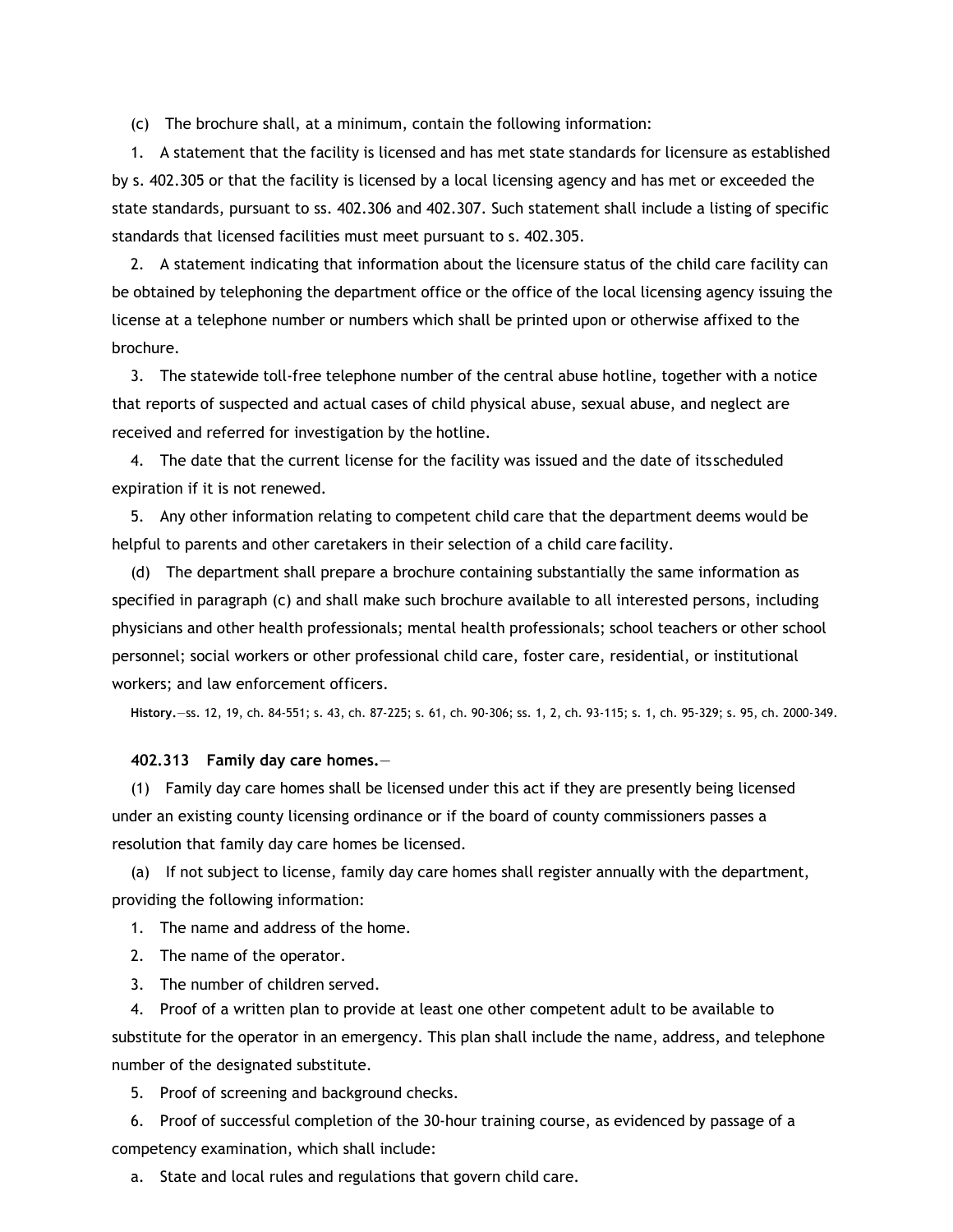b. Health, safety, and nutrition.

c. Identifying and reporting child abuse and neglect.

d. Child development, including typical and atypical language development; and cognitive, motor, social, and self-help skills development.

e. Observation of developmental behaviors, including using a checklist or other similar observation tools and techniques to determine a child's developmental level.

f. Specialized areas, including early literacy and language development of children from birth to 5 years of age, as determined by the department, for owner-operators of family day carehomes.

7. Proof that immunization records are kept current.

8. Proof of completion of the required continuing education units or clock hours.

(b) A family day care home may volunteer to be licensed under this act.

(c) The department may provide technical assistance to counties and family day care home providers to enable counties and family day care providers to achieve compliance with family day care homes standards.

(2) This information shall be included in a directory to be published annually by the department to inform the public of available child care facilities.

(3) Child care personnel in family day care homes shall be subject to the applicable screening provisions contained in ss. 402.305(2) and 402.3055. For purposes of screening in family day care homes, the term includes any member over the age of 12 years of a family day care home operator's family, or persons over the age of 12 years residing with the operator in the family day care home. Members of the operator's family, or persons residing with the operator, who are between the ages of 12 years and 18 years shall not be required to be fingerprinted, but shall be screened for delinquency records.

(4) Operators of family day care homes must successfully complete an approved 30-clock-hour introductory course in child care, as evidenced by passage of a competency examination, before caring for children.

(5) In order to further develop their child care skills and, if appropriate, their administrative skills, operators of family day care homes shall be required to complete an additional 1 continuing education unit of approved training or 10 clock hours of equivalent training, as determined by the department, annually.

(6) Operators of family day care homes shall be required to complete 0.5 continuing education unit of approved training in early literacy and language development of children from birth to 5 years of age one time. The year that this training is completed, it shall fulfill the 0.5 continuing education unit or 5 clock hours of the annual training required in subsection (5).

(7) Operators of family day care homes shall be required annually to complete a health and safety home inspection self-evaluation checklist developed by the department in conjunction with the statewide resource and referral program. The completed checklist shall be signed by the operator of the family day care home and provided to parents as certification that basic health and safety standards are being met.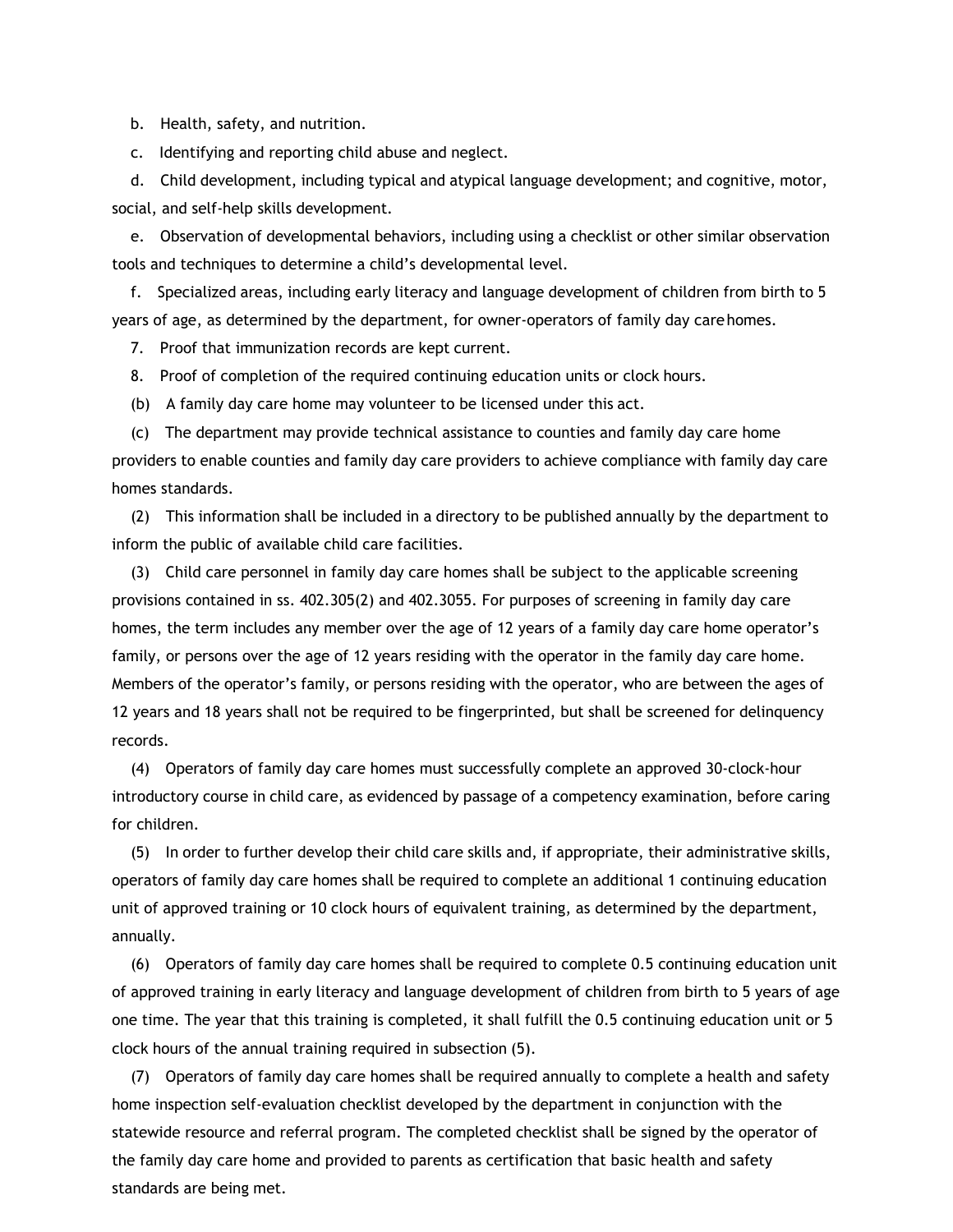(8) Family day care home operators may avail themselves of supportive services offered by the department.

(9) The department shall prepare a brochure on family day care for distribution by the department and by local licensing agencies, if appropriate, to family day care homes for distribution to parents utilizing such child care, and to all interested persons, including physicians and other health professionals; mental health professionals; school teachers or other school personnel; social workers or other professional child care, foster care, residential, or institutional workers; and law enforcement officers. The brochure shall, at a minimum, contain the following information:

(a) A brief description of the requirements for family day care registration, training, and fingerprinting and screening.

(b) A listing of those counties that require licensure of family day care homes. Such counties shall provide an addendum to the brochure that provides a brief description of the licensure requirements or may provide a brochure in lieu of the one described in this subsection, provided it contains all the required information on licensure and the required information in the subsequent paragraphs.

(c) A statement indicating that information about the family day care home's compliance with applicable state or local requirements can be obtained by telephoning the department office or the office of the local licensing agency, if appropriate, at a telephone number or numbers which shall be affixed to the brochure.

(d) The statewide toll-free telephone number of the central abuse hotline, together with a notice that reports of suspected and actual child physical abuse, sexual abuse, and neglect are received and referred for investigation by the hotline.

(e) Any other information relating to competent child care that the department or local licensing agency, if preparing a separate brochure, deems would be helpful to parents and other caretakers in their selection of a family day care home.

(10) On an annual basis, the department shall evaluate the registration and licensure system for family day care homes. Such evaluation shall, at a minimum, address the following:

(a) The number of family day care homes registered and licensed and the dates of such registration and licensure.

(b) The number of children being served in both registered and licensed family day care homes and any available slots in such homes.

(c) The number of complaints received concerning family day care, the nature of the complaints, and the resolution of such complaints.

(d) The training activities utilized by child care personnel in family day care homes for meeting the state or local training requirements. The evaluation shall be utilized by the department in any administrative modifications or adjustments to be made in the registration of family day care homes or in any legislative requests for modifications to the system of registration or to other requirements for family day care homes.

(11) In order to inform the public of the state requirement for registration of family day care homes as well as the other requirements for such homes to legally operate in the state, the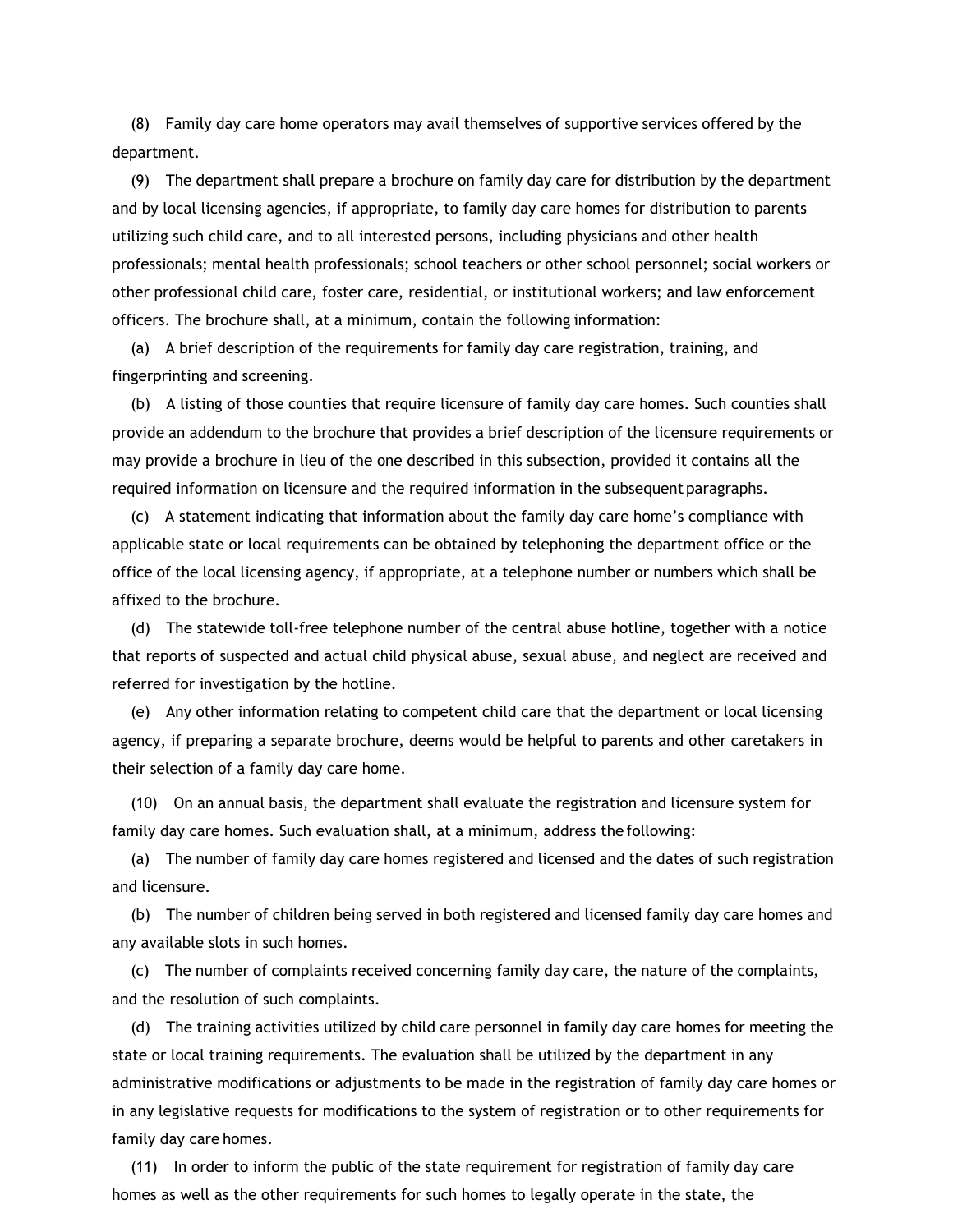department shall institute a media campaign to accomplish this end. Such a campaign shall include, at a minimum, flyers, newspaper advertisements, radio advertisements, and television advertisements.

(12) Notwithstanding any other state or local law or ordinance, any family day care home licensed pursuant to this chapter or pursuant to a county ordinance shall be charged the utility rates accorded to a residential home. A licensed family day care home may not be charged commercial utility rates.

(13) The department shall, by rule, establish minimum standards for family day care homes that are required to be licensed by county licensing ordinance or county licensing resolution or that voluntarily choose to be licensed. The standards should include requirements for staffing, training, maintenance of immunization records, minimum health and safety standards, reduced standards for the regulation of child care during evening hours by municipalities and counties, and enforcement of standards.

(14) During the months of August and September of each year, each family day care home shall provide parents of children enrolled in the home detailed information regarding the causes, symptoms, and transmission of the influenza virus in an effort to educate those parents regarding the importance of immunizing their children against influenza as recommended by the Advisory Committee on Immunization Practices of the Centers for Disease Control and Prevention.

(15) During the months of April and September of each year, at a minimum, each family day care home shall provide parents of children attending the family day care home information regarding the potential for a distracted adult to fail to drop off a child at the family day care home and instead leave the child in the adult's vehicle upon arrival at the adult's destination. The family day care home shall also give parents information about resources with suggestions to avoid this occurrence. The department shall develop a flyer or brochure with this information that shall be posted to the department's website, which family day care homes may choose to reproduce and provide to parents to satisfy the requirements of this subsection.

**History.**—s. 13, ch. 74-113; s. 3, ch. 76-168; s. 1, ch. 77-457; ss. 2, 3, ch. 81-318; ss. 6, 7, ch. 83-248; s. 28, ch. 85- 54; s. 44, ch. 87-225; s. 27, ch. 87-238; s. 38, ch. 90-306; s. 3, ch. 91-300; ss. 1, 2, ch. 93-115; s. 46, ch. 95-196; s. 59, ch. 95-228; s. 80, ch. 96-175; s. 3, ch. 97-63; s. 39, ch. 97-173; s. 14, ch. 99-304; s. 96, ch. 2000-349; s. 62, ch. 2002-1; s. 3, ch. 2002-300; s. 3, ch. 2003-131; s. 4, ch. 2006-91; s. 2, ch. 2009-147; s. 11, ch. 2010-210; s. 18, ch. 2018-103.

# **402.3131 Large family child care homes.**—

(1) Large family child care homes shall be licensed under this section.

(a) A licensed family day care home must first have operated for a minimum of 2 consecutive years, with an operator who has had a child development associate credential or its equivalent for 1 year, before seeking licensure as a large family child care home.

(b) The department may provide technical assistance to counties and family day care home providers to enable the counties and providers to achieve compliance with minimum standards for large family child care homes.

(2) Child care personnel in large family child care homes shall be subject to the applicable screening provisions contained in ss. 402.305(2) and 402.3055. For purposes of screening child care personnel in large family child care homes, the term "child care personnel" includes any member of a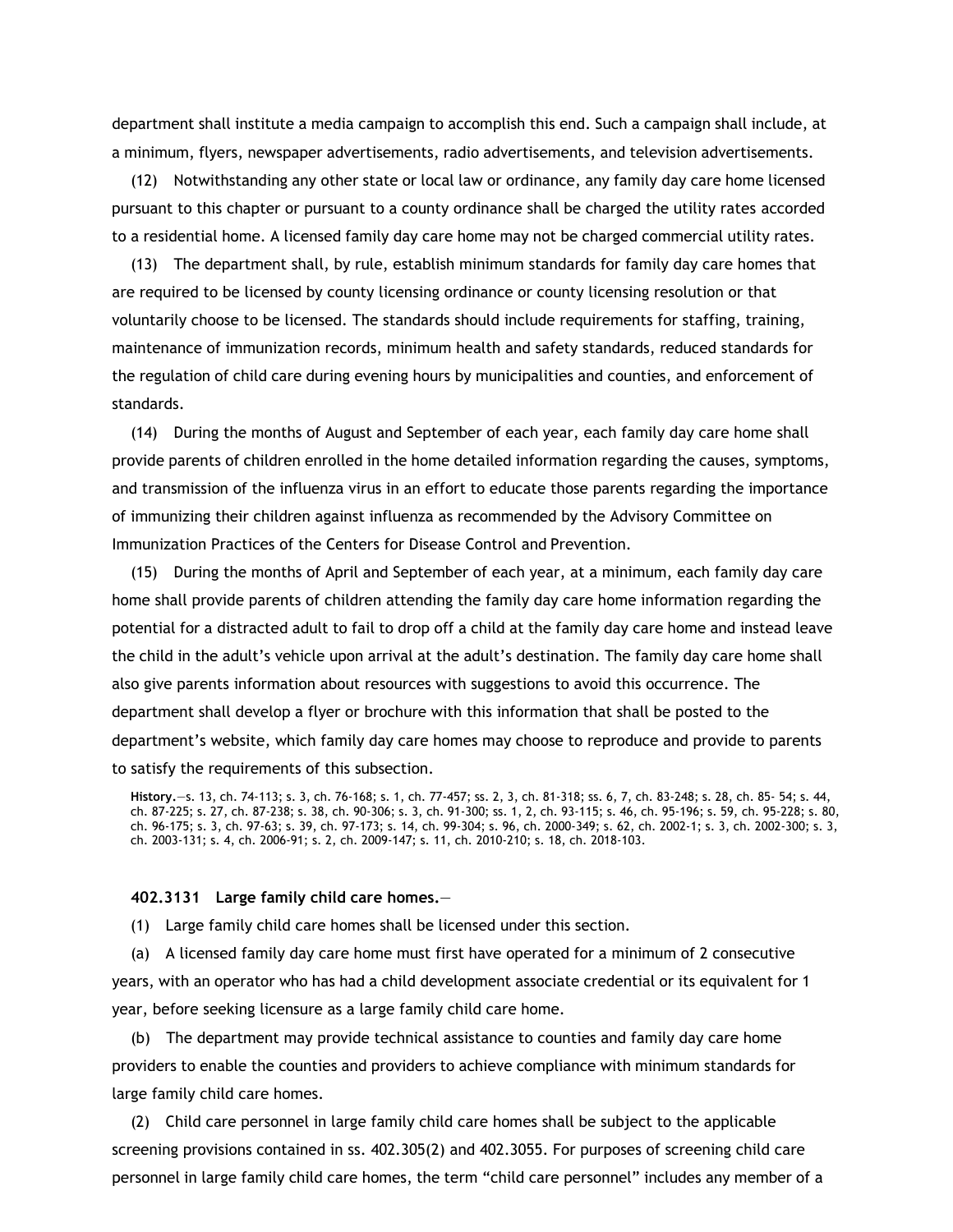large family child care home operator's family 12 years of age or older, or any person 12 years of age or older residing with the operator in the large family child care home. Members of the operator's family, or persons residing with the operator, who are between the ages of 12 years and 18 years, inclusive, shall not be required to be fingerprinted, but shall be screened for delinquencyrecords.

(3) Operators of large family child care homes must successfully complete an approved 40-clockhour introductory course in group child care, as evidenced by passage of a competency examination. Successful completion of the 40-clock-hour introductory course shall articulate into community college credit in early childhood education, pursuant to ss. 1007.24 and 1007.25.

(4) In order to further develop their child care skills and, if appropriate, their administrative skills, operators of large family child care homes who have completed the required introductory course shall be required to complete an additional 1 continuing education unit of approved training or 10 clock hours of equivalent training, as determined by the department, annually.

(5) Operators of large family child care homes shall be required to complete 0.5 continuing education unit of approved training or 5 clock hours of equivalent training, as determined by the department, in early literacy and language development of children from birth to 5 years of age one time. The year that this training is completed, it shall fulfill the 0.5 continuing education unit or 5 clock hours of the annual training required in subsection (4).

(6) The department shall prepare a brochure on large family child care homes for distribution to the general public.

(7) The department shall, by rule, establish minimum standards for large family child care homes. The standards shall include, at a minimum, requirements for staffing, maintenance of immunization records, minimum health standards, minimum safety standards, minimum square footage, and enforcement of standards.

(8) Prior to being licensed by the department, large family child care homes must be approved by the state or local fire marshal in accordance with standards established for child care facilities.

(9) During the months of August and September of each year, each large family child care home shall provide parents of children enrolled in the home detailed information regarding the causes, symptoms, and transmission of the influenza virus in an effort to educate those parents regarding the importance of immunizing their children against influenza as recommended by the Advisory Committee on Immunization Practices of the Centers for Disease Control and Prevention.

(10) During the months of April and September of each year, at a minimum, each large family child care home shall provide parents of children attending the large family child care home information regarding the potential for a distracted adult to fail to drop off a child at the large family child care home and instead leave the child in the adult's vehicle upon arrival at the adult's destination. The large family child care home shall also give parents information about resources with suggestions to avoid this occurrence. The department shall develop a flyer or brochure with this information that shall be posted to the department's website, which large family child care homes may choose to reproduce and provide to parents to satisfy the requirements of this subsection.

**History.**—s. 15, ch. 99-304; s. 1, ch. 2002-300; s. 41, ch. 2003-1; s. 4, ch. 2003-131; s. 5, ch. 2006-91; s. 3, ch. 2009-147; s. 19,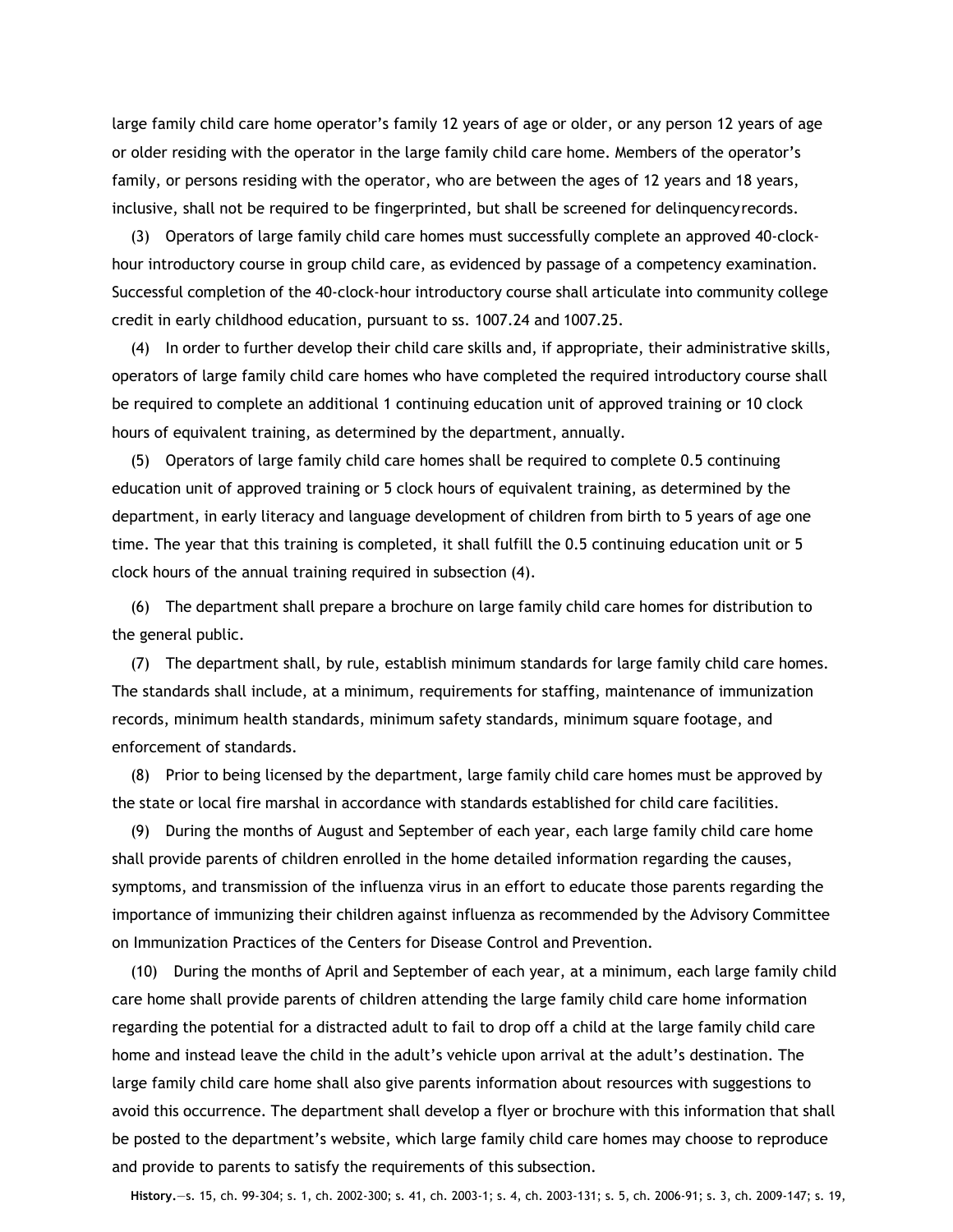ch. 2018-103.

**402.314 Supportive services.**—The department shall provide consultation services, technical assistance, and inservice training, when requested and as available, to operators, licensees, registrants, and applicants to help improve programs, homes, and facilities for child care, and shall work cooperatively with other organizations and agencies concerned with child care.

**History.**—s. 13, ch. 74-113; s. 3, ch. 76-168; s. 1, ch. 77-457; ss. 2, 3, ch. 81-318; ss. 6, 7, ch. 83-248; s. 29, ch. 85-54; ss. 1, 2, ch. 93-115.

#### **402.315 Funding; license fees.**—

(1) If the county designates a local agency to be responsible for the licensing of child care facilities, the county shall bear at least 75 percent of the costs involved.

(2) The department shall bear the costs of the licensing of child care facilities when contracted to do so by a county or when directly responsible for licensing in a county which fails to meet or exceed state minimum standards.

(3) The department shall collect a fee for any license it issues for a child care facility, family day care home, or large family child care home pursuant to ss. 402.305, 402.313, and 402.3131.

(a) For a child care facility licensed pursuant to s. 402.305, such fee shall be \$1 per child, based on the licensed capacity of the facility, except that the minimum fee shall be \$25 per facility and the maximum fee shall be \$100 per facility.

(b) For a family day care home registered pursuant to s. 402.313, such fee shall be \$25.

- (c) For a family day care home licensed pursuant to s. 402.313, such fee shall be \$50.
- (d) For a large family child care home licensed pursuant to s.  $402.3131$ , such fee shall be \$60.
- (4) Any county may collect a fee for any license it issues pursuant to s. 402.308.

(5) All moneys collected by the department for child care licensing shall be held in a trust fund of the department to be reallocated to the department during the following fiscal year to fund child care licensing activities, including the Gold Seal Quality Care program created pursuant to s.1002.945.

**History.**—s. 15, ch. 74-113; s. 3, ch. 76-168; s. 1, ch. 77-457; ss. 2, 3, ch. 81-318; ss. 5, 6, 7, ch. 83-248; s. 13, ch. 84-551; s. 30, ch. 85-54; ss. 1, 2, ch. 93-115; s. 81, ch. 96-175; s. 14, ch. 2010-210; s. 12, ch. 2021-10.

# **402.316 Exemptions.**—

(1) The provisions of ss. 402.301-402.319, except for the requirements regarding screening of child care personnel, shall not apply to a child care facility which is an integral part of church or parochial schools conducting regularly scheduled classes, courses of study, or educational programs accredited by, or by a member of, an organization which publishes and requires compliance with its standards for health, safety, and sanitation. However, such facilities shall meet minimum requirements of the applicable local governing body as to health, sanitation, and safety and shall meet the screening requirements pursuant to ss. 402.305 and 402.3055. Failure by a facility to comply with such screening requirements shall result in the loss of the facility's exemption from licensure.

(2) Any county or city with state or local child care licensing programs in existence on July 1, 1974, will continue to license the child care facilities as covered by such programs, notwithstanding the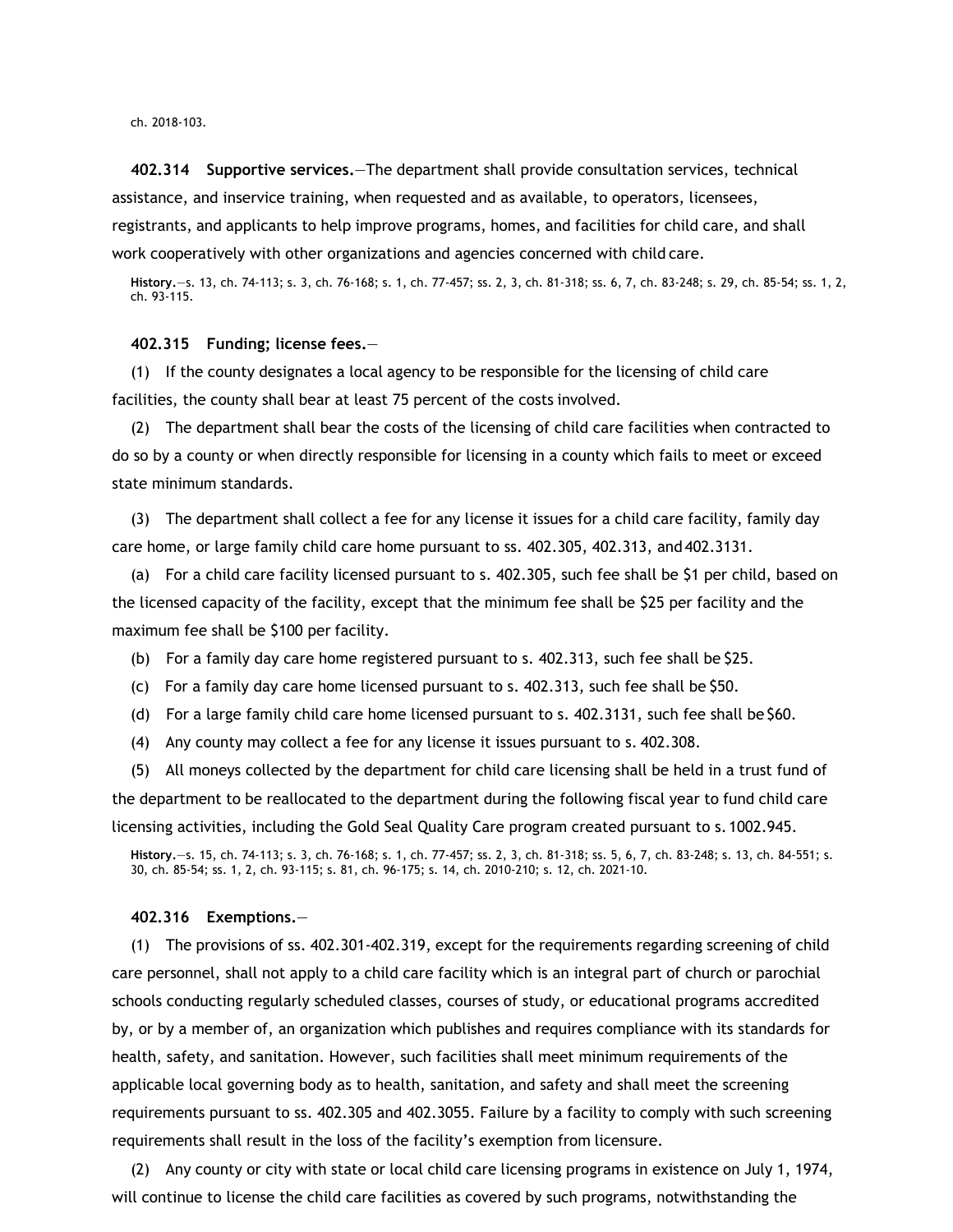provisions of subsection (1), until and unless the licensing agency makes a determination to exempt them.

(3) Any child care facility covered by the exemption provisions of subsection (1), but desiring to be included in this act, is authorized to do so by submitting notification to the department. Once licensed, such facility cannot withdraw from the act and continue to operate.

**History.**—s. 16, ch. 74-113; s. 3, ch. 76-168; s. 1, ch. 77-457; ss. 2, 3, ch. 81-318; ss. 6, 7, ch. 83-248; s. 14, ch. 84-551; s. 31, ch. 85-54; ss. 1, 2, ch. 93-115.

**402.317 Prolonged child care.**—Notwithstanding the time restriction specified in s. 402.302(1), child care may be provided for 24 hours or longer for a child whose parent or legal guardian works a shift of 24 hours or more. The requirement that a parent or legal guardian work a shift of 24 hours or more must be certified in writing by the employer, and the written certification shall be maintained in the facility by the child care provider and made available to the licensing agency. The time that a child remains in child care, however, may not exceed 72 consecutive hours in any 7-day period. During a declared state of emergency, the child care licensing agency may temporarily waive the time limitations provided in this section.

**History.**—s. 8, ch. 2006-91.

**402.318 Advertisement.**—A person, as defined in s. 1.01(3), may not advertise a child care facility, family day care home, or large family child care home without including within such advertisement the state or local agency license number or registration number of such facility or home. Violation of this section is a misdemeanor of the first degree, punishable as provided in s. 775.082 or s. 775.083.

**History.**—ss. 15, 19, ch. 84-551; s. 74, ch. 91-224; ss. 1, 2, ch. 93-115; s. 3, ch. 2011-75.

# **402.319 Penalties.**—

(1) It is a misdemeanor of the first degree, punishable as provided in s. 775.082 or s. 775.083, for any person knowingly to:

(a) Fail, by false statement, misrepresentation, impersonation, or other fraudulent means, to disclose in any application for voluntary or paid employment or licensure regulated under ss. 402.301- 402.318 all information required under those sections or a material fact used in making a determination as to such person's qualifications to be child care personnel, as defined in s. 402.302, in a child care facility, family day care home, or other child care program.

(b) Operate or attempt to operate a child care facility without having procured a license as required by this act.

(c) Operate or attempt to operate a family day care home without a license or without registering with the department, whichever is applicable.

(d) Operate or attempt to operate a child care facility or family day care home under a license that is suspended, revoked, or terminated.

(e) Misrepresent, by act or omission, a child care facility or family day care home to be duly